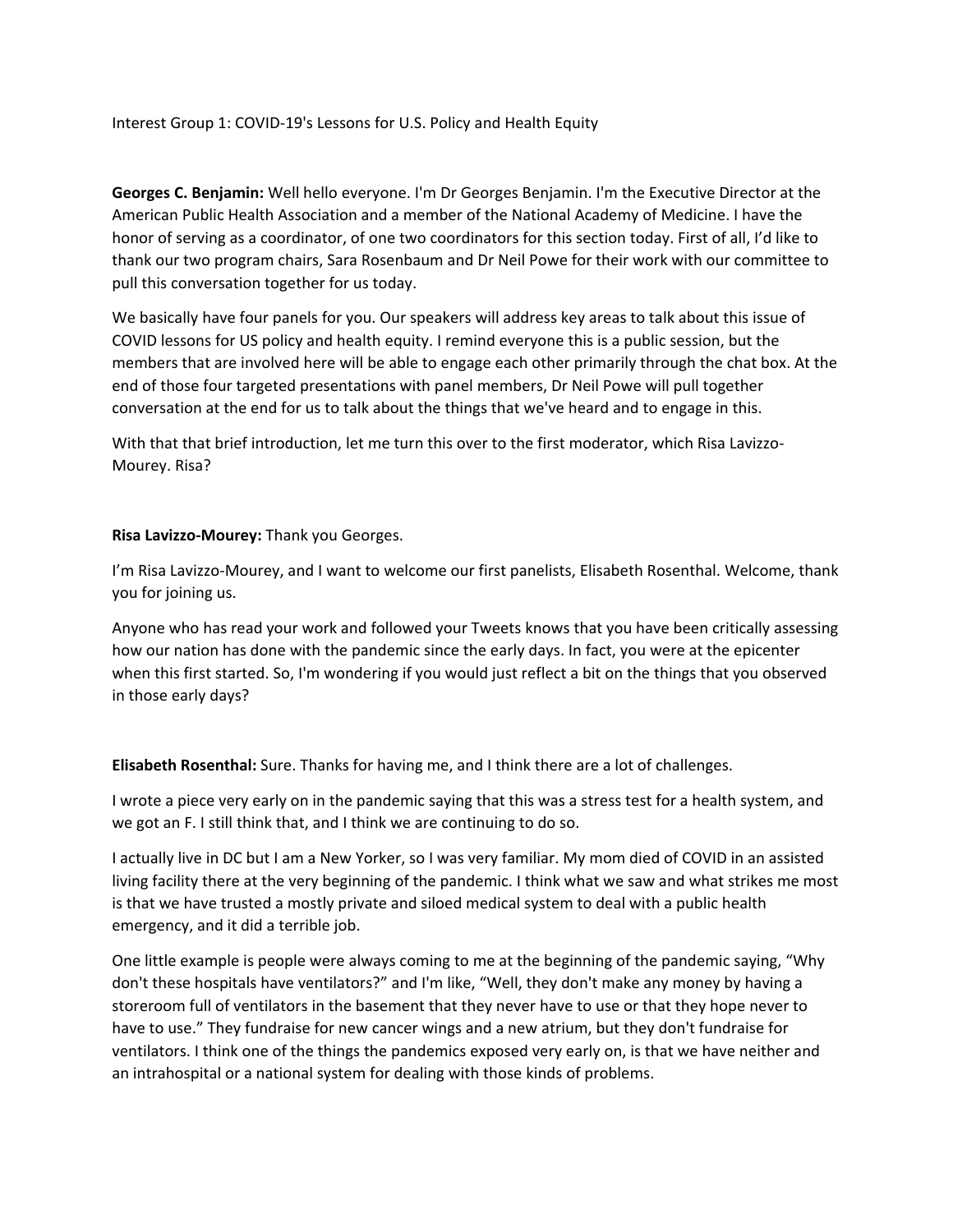What's the solution? We have cruise liners—we say you have to have lifeboats and life vests, even though you hope never to sink. One of the solutions is we say as part of all the Medicare money you get, you have to be prepared in this way, for this bad thing you hope will never happen; or we have to have a genuine national stockpile. That's just one tiny example.

I know you mentioned that New York and how bad it was there in the early months, but I actually think, and Elmhurst Hospital was in crisis for... But I actually think we were incredibly lucky in some ways that it started in New York, because New York actually is one of the few cities that still has a robust public hospital system that was, through HHC, transferring patients between and among hospitals, that even took on… One of my former med‐school classmates, Mitch Katz, now runs that system, even took some of the patients from the smaller privates that weren't part of a big system, or were part of a big system but the mothership wasn't willing or able to take patients from its satellite hospitals. I now live in Washington DC. If that had hit here where there's essentially no public hospital at the moment, it would have been an even greater disaster. I think that's the first challenge.

**Risa Lavizzo‐Mourey:** So let me get you to reflect a little bit more on what you've observed over the course of this nearly 2 years. We've had vaccines come into play; we've had testing kind of wax and wane; lots of different hotspots. You've mentioned some of the observations about what goes on in other parts of the country, but as we tee things up for this larger discussion, what are some of your other observations about what's happened over the course of the pandemic and in different places?

**Elisabeth Rosenthal:** Well, I think two different things. There are major flaws we've seen. *AP* did a wonderful series, which just won a big award on Friday I have to say for investigation and data work, called "Underfunded and Under Threat," and it looked at the hollowing out of public health systems in this country post 911, when we turned much of our attention to international terrorism and took money away from things like public health. These health departments were really underresourced and under attack. What we found was that 248 top health officials in 42 states quit during the pandemic because they just didn't have the resources to do the basic things we know need to be done.

I know the CDC is the gold standard of public health in the world and stuff like that, but I think we've discovered that it's really good at the science but not—that doesn't translate into on‐the‐ground public health. That's one bucket of lessons.

The other bucket, I think for me, was we have again and again trusted the market to give us what we need, and the market has been slow and very expensive to do that. You look at testing, which is my prime example—other countries had… The University of Washington had a test very early on, but we had no way to expand that to a national testing system. It took us way, way, way too long to get tests out there. I know everyone focuses on the reagent at the CDC that was flawed, but it's much bigger than that. It's that, what did they do in South Korea? They went to the private sector and said, we will pay for this test; if you make it, will prebuy it. And it worked! And these companies made tests.

What we did is, we kind of muddled around; we tried to do it through the CDC, then we opened it up to other labs that had good tests—they were perfectly good tests—but then they had to go through procedures. And then when we had a test, I think the most telling thing is Medicare said "We'll pay," I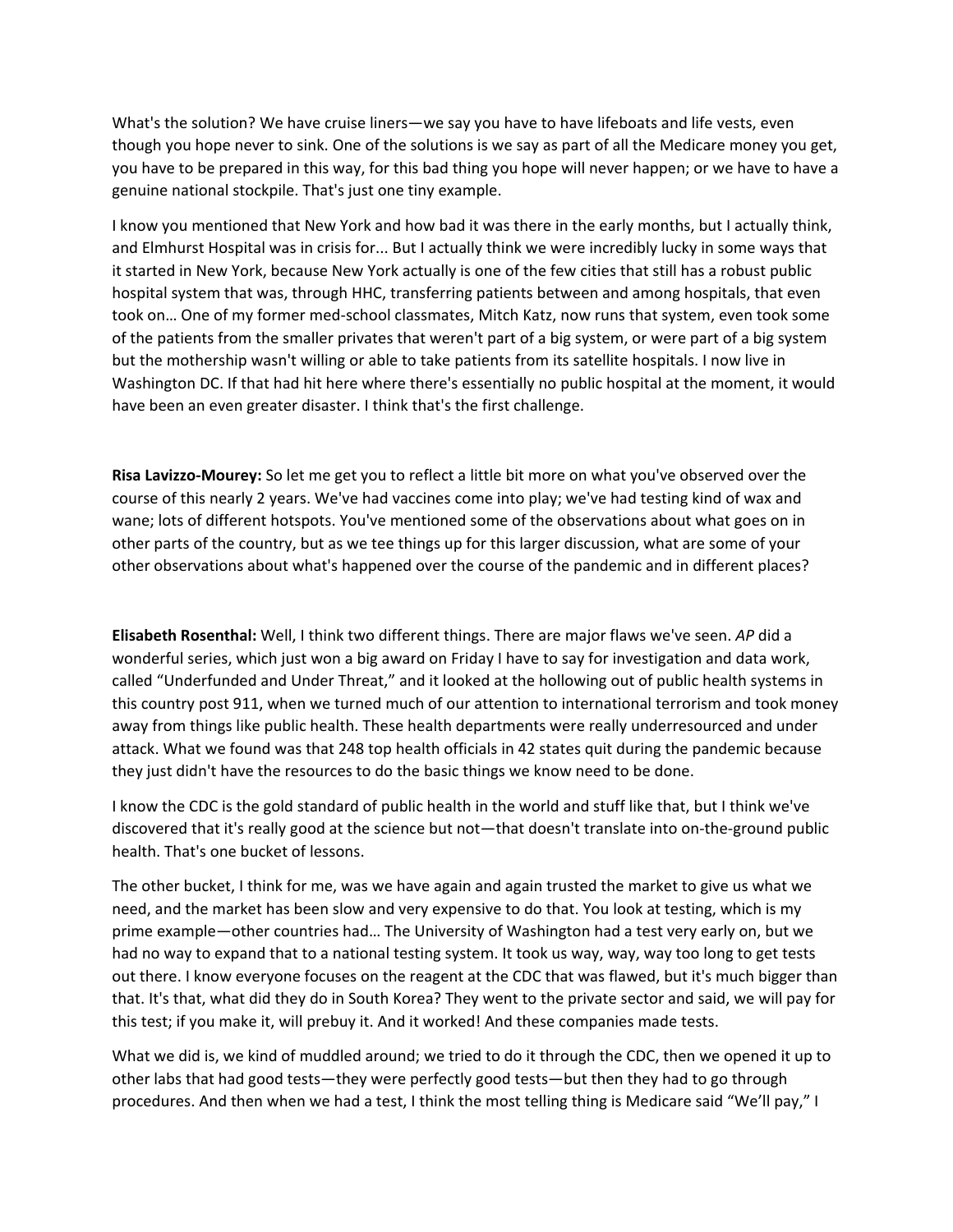think initially, I can't remember the exact number, \$100, and the lab said, "Oh, that's not enough." So we didn't have enough tests.

And then we didn't have enough turnaround time, because we have some degree of "the big labs capture the business" like Labcorp and Quest that know how to go through the FDA hoops. So, even though smaller labs could be doing it with quicker turnaround, Labcorp and Quest, which had contracts with many of the big hospital systems so those systems were required to send their PCR tests to Labcorp and Quest, then we had, you know, these ridiculous 12‐ to 14‐day turnaround times. We failed there in trusting that the market would respond or by relying on the normal market incentives and procedures to get us what we need.

I think we're seeing that again with rapid tests now, which is so distressing to me because, I think it's great that the President allocated a billion dollars to rapid testing; I think it's great that we're now seeing a few more coming on the market. Go on Amazon, you cannot buy them for use at home, and these are the home test kits. And we're all celebrating that this is coming down the pike. Kids who were at University in England at Oxford last Christmas got at‐home tests to take home with them so they could test themselves before they came back to university in January. We need a better way to do this, and it's going to require a big structural change in the way we think about public health.

**Risa Lavizzo‐Mourey:** So that's a perfect lead into the next question I wanted to ask, because you've in both these comments and other things you've written highlighted some of the ways in which the public health system is wanting, and a lot of it comes down to not having an appropriate surge capacity, which was really obvious in these last few months. I thought we were supposed to have fixed that. We have a panel that's going to deal with it, but what went wrong? Give us your perspective.

**Elisabeth Rosenthal:** I think there are processes in normal times, which were enacted for very good reasons, and we just kind of went through those in not normal times; and they take a long time. Like I said, I moved from New York, from the *New York Times* 5 years ago down to DC. From New York, I was like, "Why does this stuff takes so long? This is an emergency; why can't Congress do this? Why can't the FDA do this? The CDC?" There are deliberative processes that were put in place, often 100 years ago, for really good reasons, but we need a way to kind of go around them when there's an emergency. I think that's one observation.

I think the other thing is the Obama Administration rightly spent, I think, God, billions of public money developing an electronic health record system; yet the CDC was still faxing paper records back and forth, and governors who needed ventilators were—you know, it was like a bazaar—calling different companies, seeing if they could find a ventilator. Then here's the market going again. Even if they could find one, it was a question of, could you pay the price? Are you a rich governor from a rich state that can pay triple the normal price for a ventilator, or can't you? The market is a terrible way to respond to a public health emergency.

Now the one place it worked, and I'm reluctant to say it this way because I think in some respects we overpaid, was Operation Warp Speed, where we said, we are going to buy these vaccines if you make them. And we bought from everyone, and anyone, so we now have excess capacity of vaccine. But we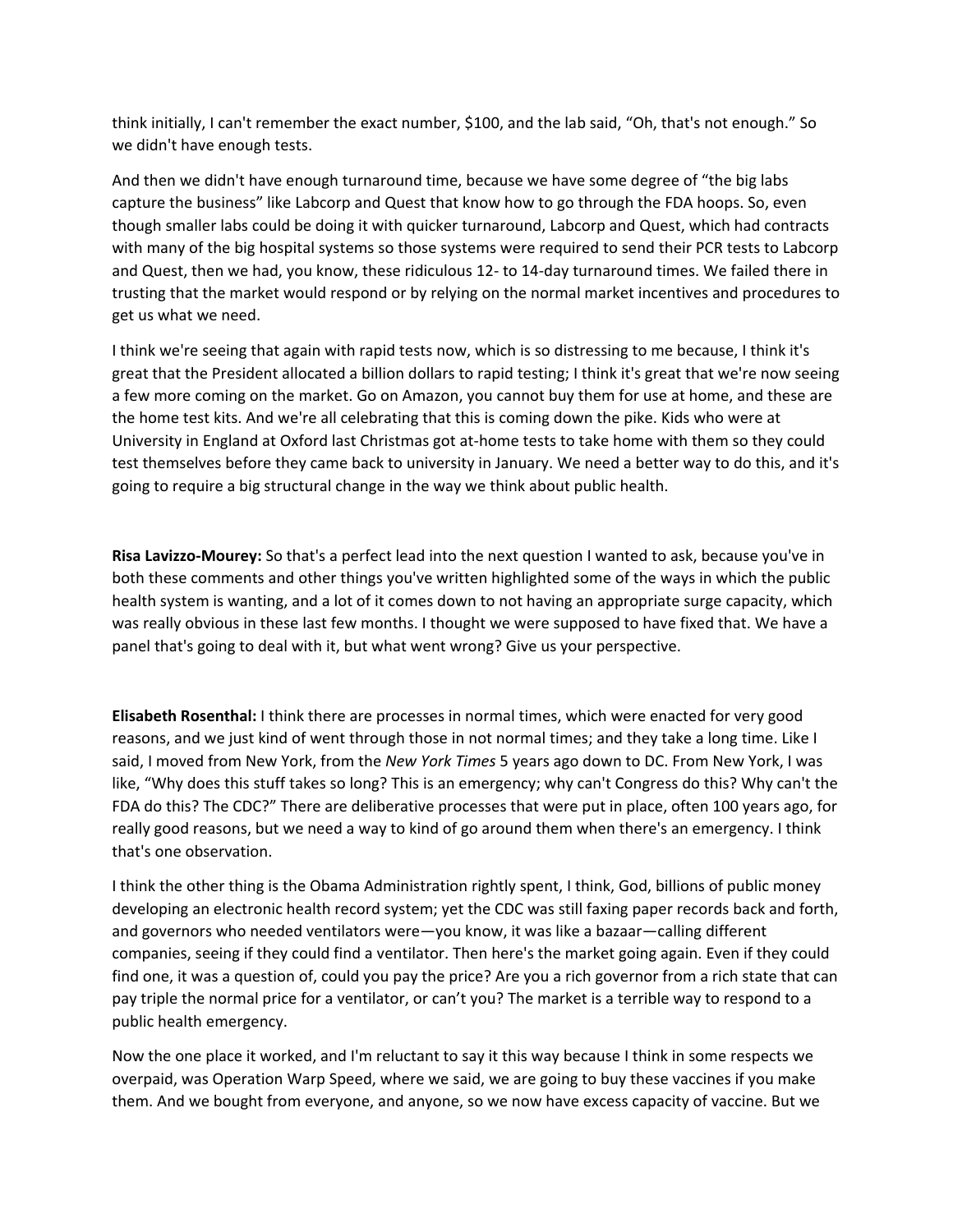did get some really good vaccines out of that. That is a model, I would argue, it should be model, it could be a model that didn't require the amount of money spent. I'm somewhat dismayed as someone who is not in the corporate world that saving the country or winning a Nobel Prize isn't enough incentive anymore for some folks to step up to the plate and do what's needed. I think we need to decide what's a reasonable incentive and not be bartering or bargaining when we're in the midst of a public health emergency, which is what we were left to do.

**Risa Lavizzo‐Mourey:** Well, of course, this lays bare a bigger set of issues that you've written about quite a lot, which is the ways in which our financing of health care and the incentives that it provides is part of the problem. You've spoken a little bit about that now, but give us a little bit more of your thoughts in this area.

**Elisabeth Rosenthal:** Well, I you know personally, I think we should be asking a lot more of hospitals for the money that the federal government gives them and be more specific about what we want, particularly from not-for-profit hospitals, in the way of community benefit and charity care. What we saw in New York during the early pandemic, which I think was really horrifying and I'd be, because of my work, I'd become the repository of everything people in in health care see that bothers them, is that if you were part of a big hospital system that often had a flagship hospital and satellite hospitals that dealt with the underserved, you got really much, much better care at the flagship hospital and much, much worse care at the community hospital. That, in theory, that hospital is part of its network; it gets great benefits because it sends residents there for training. But it really is a two-, if not more-than-two–tiered system. I think that's really a problem. That's one area where I think. We shouldn't just say we expect community benefit and list what you're doing on a 990 form. We should say, well, what do we actually want you to do? What do we think is real community benefit for our communities, I think some of that is—like the lifeboat example. We don't give cruise ships the option of, do you prefer to upgrade your dining hall or have lifeboats; we say you need to have lifeboats.

**Risa Lavizzo‐Mourey:** Exactly. You've talked about some of these inequities, particularly between the community hospital and the mothership, so to speak. The pandemic has laid bare a lot of other inequity that we've long known existed, but what's been different is the real‐world and real‐time window into these inequities. We're going to talk a fair amount about that over the course of this panel.

What I'd like you to do is set the stage and give us your perspective on some of those inequities, and then we'll turn to maybe what we can do about some of them.

**Elisabeth Rosenthal:** Initially, if you were underserved, underinsured, uninsured—those people in our world today are afraid to interact with the health care system. If you're getting sick with COVID or getting sick with anything, you wait too long because it hasn't served you well for decades now. I do think that comes into vaccine hesitancy as well. In a KFF survey recently the biggest predictor of not getting vaccinated was if you are uninsured, even though the vaccines are free. I think that's because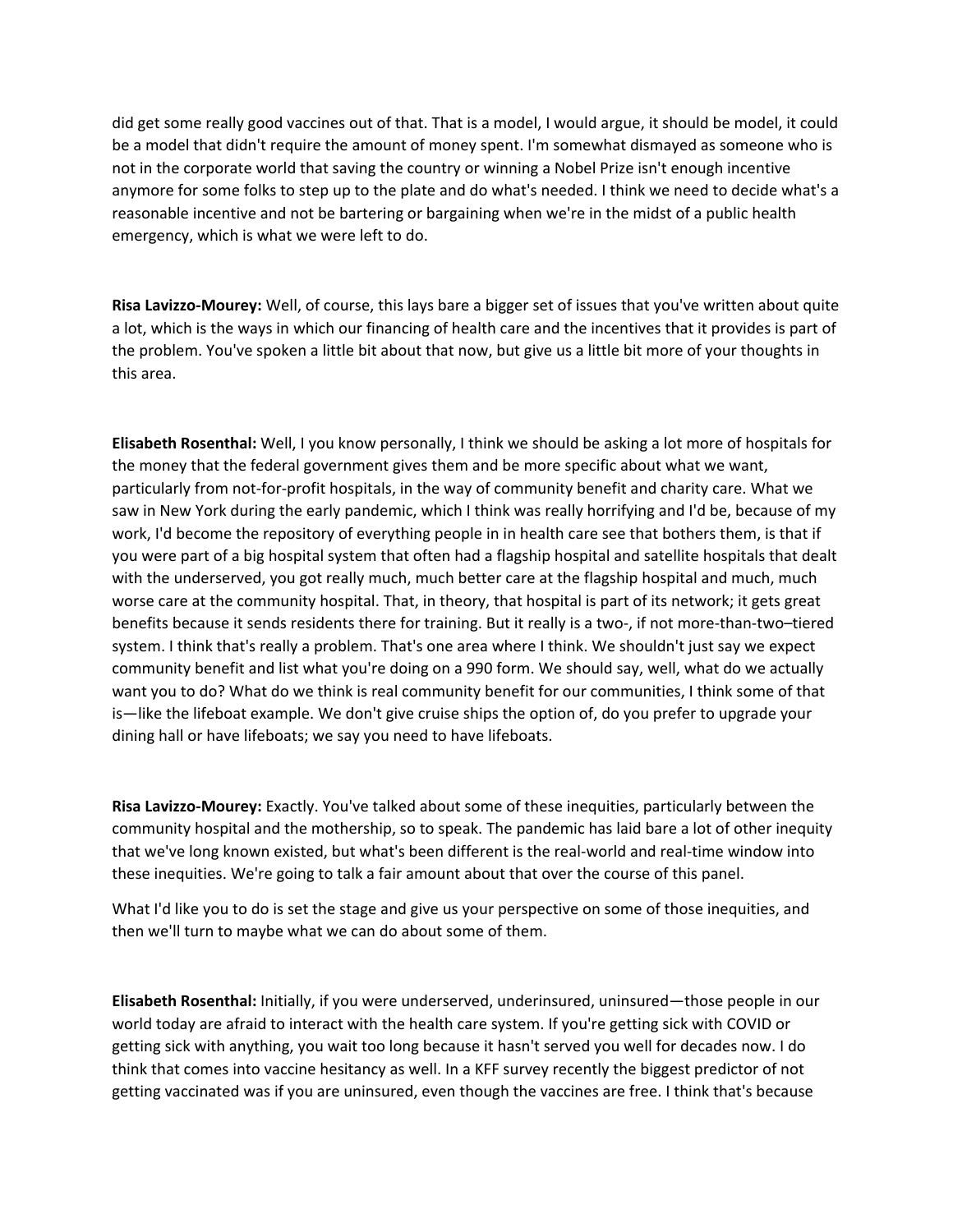people who are underinsured or uninsured don't trust our medical system—and they shouldn't because it hasn't served them well. I think there's that aspect. Even when testing, which was a good thing at no cost to patients—that made it widely available—but what we see now is even that's politicized. The places that don't want to know how much COVID is around don't make testing very available. In New York you can get tested—like, you would go into a convenience store and buy a bottle of water, there are vans every few blocks, and it's no cost. I think there's just this great—

Do we need a national health system? That's a political decision; I'm a journalist—if I want to keep working as one I can't say anything about it. But I do think we need national standards at least of what a health system should be, what a public health department should do, and much better communication between them and the Center. Every little public health department was out there doing its thing mightily, and these were often really the unsung heroes because they were underresourced and often being threatened for what they were doing.

Then there's the diverse communities that often got different care. It largely had to do with what hospital you had access to. Did you have a primary care physician? What have your past interactions been with this system? That was all magnified as people got sick, got scared, and decided whether to get vaccinated or tested. It's still going on—that's the thing that shocks me—almost two years later, it's the same story playing out again and again.

**Risa Lavizzo‐Mourey:** So last question as we prepare to turn this over to the next panel.

You're a journalist and I understand you're not going to tell what policies might be enacted, or should be enacted, but what are the things that you're going to be watching over the next 6 months to a year that you think would be policy innovations or solutions that could help us be better prepared the next time we're facing something like this? Hopefully it won't be of the magnitude we faced in the last couple of years. What are you going to be watching and reporting on over the next few months?

**Elisabeth Rosenthal:** Well, I think one thing that is—there's the things that I think should of course happen but politically now I understand they never will, or maybe never will, and a true national medical record system where the CDC, and hospitals, and nursing homes, and labs all communicate with each other. One of the problems with nursing homes is many of those patients were plugged into different hospital EHRs, which are siloed; that is a crime. It's a crime that when I got an MRI this year, I had to get a floppy disk from one hospital and take it to another—that shouldn't happen. So that's a simple thing where you can track disease better; you can coordinate better.

I do think I would like to see us, as I have said way before the pandemic, think about the price we pay for things. Make sure that—yes, a reward can be an incentive for new drug development or a test development, but it should be commensurate with the benefit we're getting and it shouldn't be limitless. I really think we need to rethink the FDA processes and our patent processes for much of what we do.

Then I think the big thing is we need to get people plugged into a medical system—so many people aren't, and that includes both diverse, underserved, and relatively well‐off patients now. My kids who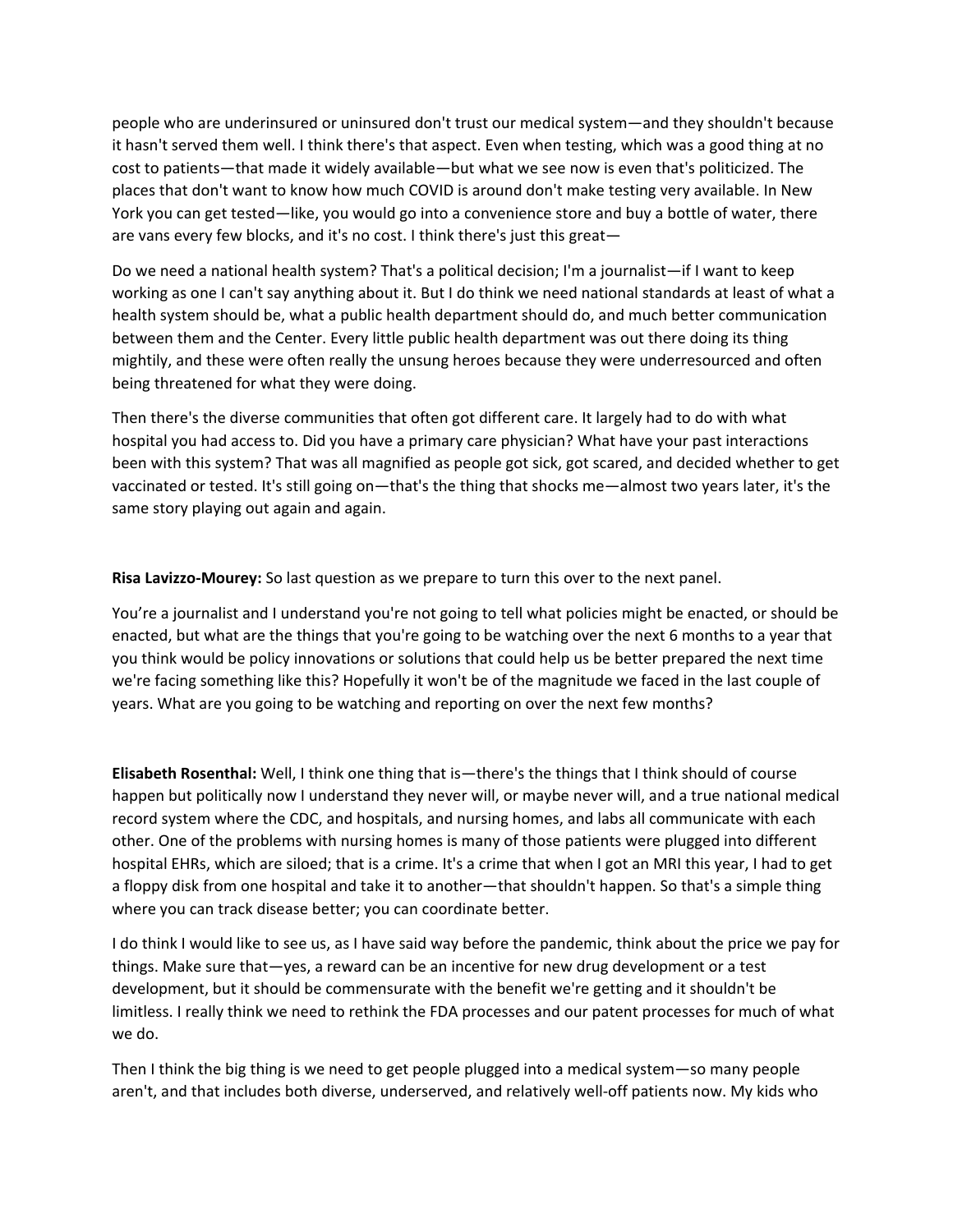are in their 20s, they're like, we can just go to Urgent Care and I'm like, no, you need a primary care doctor. You need a system that you're plugged into and that serves you well, that treats you—you know, not everyone needs a private room and a designer gown, but everyone needs to get good health care. When people talk to me about, is this a right or a privilege, I just always say that's the wrong discussion; it's something you need. It's something you need like water, like heat. If you're 9 months pregnant, you need to deliver; if you have crushing chest pain, you need a place to go that you trust. I think we need a minimum standard of health care for everyone in this country, whether that's through Medicare For All, through expanding Medicaid, through demanding it of our hospital systems, but I think that what the pandemic has shown me is that we need to get people to trust and to be integrated into health care in our country. I think that's why you see in other countries, whether it's a public health system or not. Look at Israel, the European countries who— European countries who got vaccines after us, but their vaccination rates are much higher. I think it's because they trust that their health system, public or private, is doing the right thing for them because that's been their experience; and that's not been our experience for many people.

**Risa Lavizzo‐Mourey:** Thank you. You've covered a lot, and given the panels that are going to follow, a lot to jump off on. Thank you again.

With that, I'll turn it back to you Georges for the next panel.

**Georges C. Benjamin:** Thank you, doctors. I appreciate it. That was a great conversation.

Now I'm going to turn it over to our second panel. We have two co-moderators, Dr Rebekah Gee and Dr David Asch. Rebecca, David it's all yours.

**Rebekah Gee:** Georges, it's so great to be with you, and Elisabeth and Risa, thanks for that wonderful panel.

I am now CEO of LSU Healthcare Services but formerly Secretary of Health for Louisiana where I led the Medicaid expansion and had the opportunity to travel the state and see inequity in all of its forms, unfortunately. I had things said to me like, well, we got rid of our Medicaid Day because we didn't like how our waiting room looked with those patients in it, and their children especially, with their McDonald's dipping sauces. As I traveled Louisiana and saw that, I saw the segregation of care, historical systems that were segregated, I became even more emboldened to try to tackle inequities and that's what the nature of this panel is. We're going to talk about what happened in hospitals in particular during COVID. What were the inequitable areas that we all witnessed and how we have addressed them? Where are those bright spots that we have all seen? What are the positive deviations in our health systems we've seen that have really moved forward as a catalyst because of COVID?

I wanted to start off with this wonderful panel. Not to take too much time but to say when I founded the Office of Health Equity at the health department in 2018, it was the first one in the Deep South in a health department; it was an unpopular thing to do. I was told at that time, maybe it wasn't good politics, maybe it wasn't needed. As Risa so well mentioned, COVID has given us a real‐world window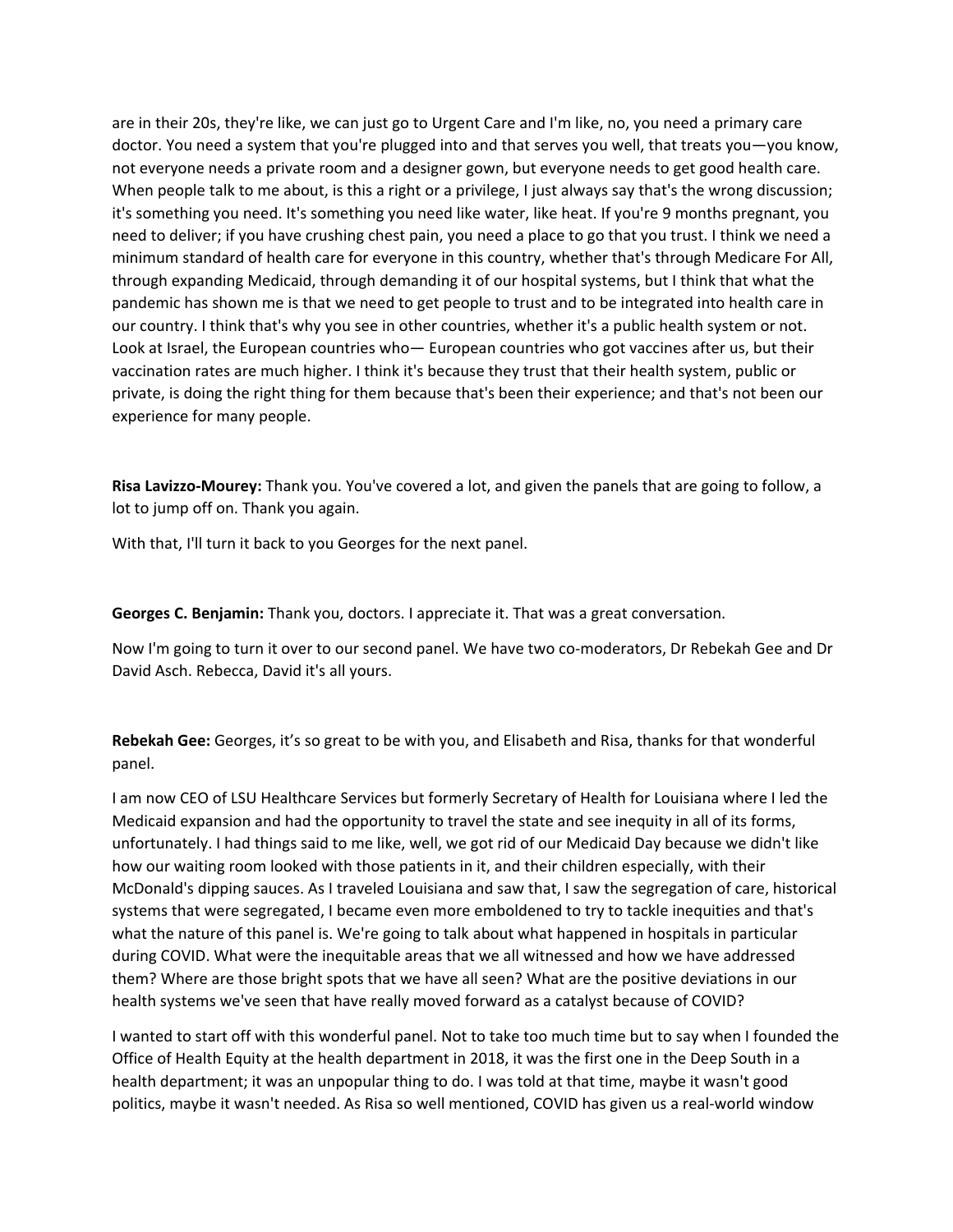into inequities. What's been, I think, a silver lining of COVID is that it's no longer confusing to the majority of people that inequities exist or that they need to be addressed.

As part of our work here at LSU I helped co-chair the Task Force on Disparities in Health Equity that the governor then created. We mentioned that out of this work there were two really tangible suggestions. One, it gets to what something that Elisabeth said, is that community‐benefit dollars really need to be held accountable. There needs to be metrics for them; there needs to be a framework for them; we need to figure out how to use them to reduce inequities. Those are a big opportunity post COVID to think about how we improve the health and lives of lower‐income Americans and improve community health.

But we also looked at crisis standards of care. As was mentioned by Elisabeth as well, it was shocking to see this eBay‐type environment where the highest bidder won and there was complete confusion about who would get lifesaving treatment, who would get lifesaving masks, how would you get a ventilator? It was appalling and things were so confusing and so inequitable. And we continue to see inequitable care; we continue to see, in Alaska most recently, crisis standards of care being unutilized. What we realized was that these crisis standards of care are not being practiced even if they're in place. And so what happens is that people get inequitable access. I think that's another opportunity for us to address going forward. By the way, we should have addressed it by now; we're already way behind the times in terms of how do we respond to the data failures, to the inequities, and to making sure that when someone goes to a hospital they get what they need when they need it.

I'm going to move next to Leo Seoane. Leo is the Senior Vice President and Chief Academic Officer for Ochsner Health. He's also a pulmonary critical care doc.

We were, after New York State and Washington, in Louisiana, the third state to really get hit hard. We had at one point the highest rates of COVID rise in the world, and we were extremely concerned that we would run out of resources. Ochsner really has been at the center of this. Ochsner has led much of the work in terms of providing vaccines, including to our own clinical staff here before we could get them ourselves.

You and your research team found a difference in COVID death rates between individuals who are Black and White in Louisiana. These were explained in part by preexisting disease, which I think are also explained by inequitable access to social and other services. I wanted you, Leo, to talk about the chronic diseases that you identified that have so much to do with poverty. And then what has Ochsner done during the pandemic to fight the drivers of poor health in communities of color? And what do you plan on doing going forward?

It's great to have you with us, Leo.

**Leonardo Seoane:** Thank you, Dr Gee. I appreciate the panel having me talk about our journey and our story. As Dr Gee pointed out, unfortunately—I live in Louisiana, I grew up in Louisiana—and Louisiana traditionally has had one of the worst health outcomes of all 50 states.

Even before the pandemic, Oschner, as an anchor institution in the state, as the largest health care provider in the state of Louisiana with over 40 hospitals and clinics, as a million unique patients we care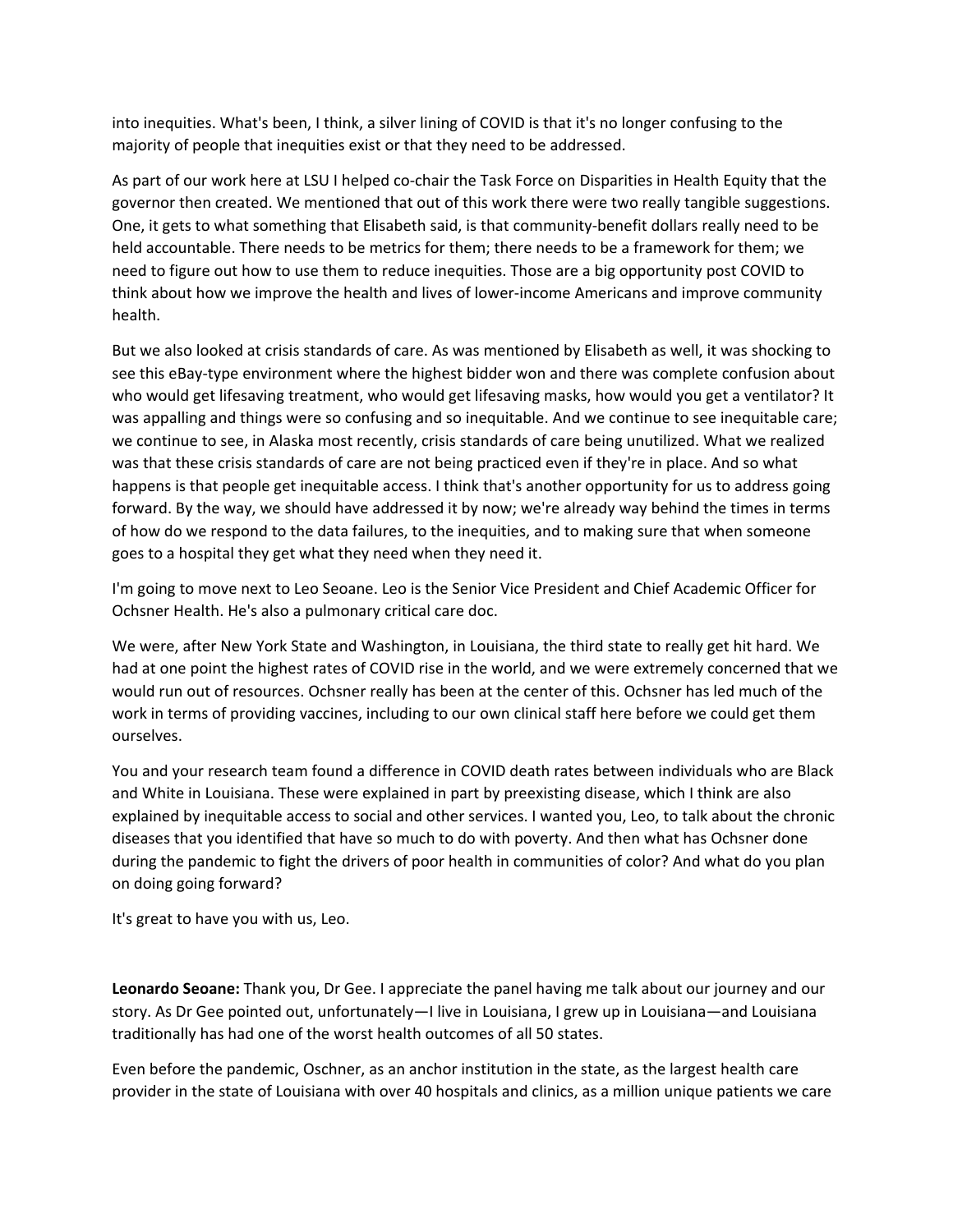for in the state of Louisiana, and also the largest private employer in the state of Louisiana with over 35,000 employees, we had pledged to improve the health of Louisiana from the traditional rankings of 50th to 40th in this decade. That was work that we had started before the pandemic. As Dr Gee pointed out, New Orleans was one of the original epicenters, along with New York and Seattle, because Mardi Gras that took place in February of 2020 became an incredible super spreader event. Our hospital system started admitting 50 patients an evening during that rapid rise.

One of the early observations we made was this was a disproportionate amount of Black patients that were being admitted with COVID‐19. That led to our retrospective cohort study where we looked at the first 3,500 patients in the state of Louisiana that tested positive for COVID within the Ochsner Health system. As one of our previous speakers had pointed out, the CDC did not have testing. It was completely inadequate testing, so Ochsner, as a health system, we developed our own testing. We actually had our own PCR lab up and running a week after our first patient was admitted, because we could not rely on the CDC for testing. That allowed us to be the front runners of the testing in the state Louisiana, which allowed us to do this retrospective cohort study.

What we found was that of those first 3,500 patients that tested positive, 70% were Black, although the state of Louisiana's demographics show that 30% of those state's population is Black. We also found that 77% of the patients hospitalized in the first wave were Black. Although not only is just 30% of the population and in Louisiana Black, the patients in our health system that we care for, about 31% of the patients we cared for were Black. Obviously, a disproportionate number there.

When we dug a little deeper to look at what was driving these inequities, it was just a classic example of the social determinants of health and these long‐existing health inequities in the state of Louisiana. We found that Blacks disproportionately had higher rates of comorbidities and chronic disease, like hypertension and diabetes and chronic kidney disease, all known well before COVID, just highlighted more in COVID. We found that, along with the Black race being a significant risk factor for being admitted to the hospital, other factors like if you are on public insurance, you had increased risk of being hospitalized; if you lived in lower-socioeconomic areas you had increased risk of being hospitalized; as well as the more traditional ones, which were the comorbidity risks for being hospitalized, including obesity.

What have we done? What has this data done for an anchor institution like Ocshner? Well, I think it has accelerated our efforts to try to address health inequities. Again, we had already launched this Healthy State Initiative to improve the health and wellness of the citizens that we serve, and so this just really kind of became a catalyst and ultra‐focused us on health inequities.

So, we have launched the Ochsner Xavier Institute for Health Equity and Research that's in partnership with Xavier University of New Orleans, which is a historically Black university. It has a long history of working in this area, in this field, and a lot of expertise. Through that we've launched the Equitable Vaccine Task Force. I'm proud to say that when we look at the percentage of patients that we as a house system has vaccinated it's 30% are Black and about 5% Hispanic, which now mirrors the population of Louisiana; but that's not by accident. That is because we've done a lot of community engagement and community partnerships and worked through this Equitable Vaccine Task Force.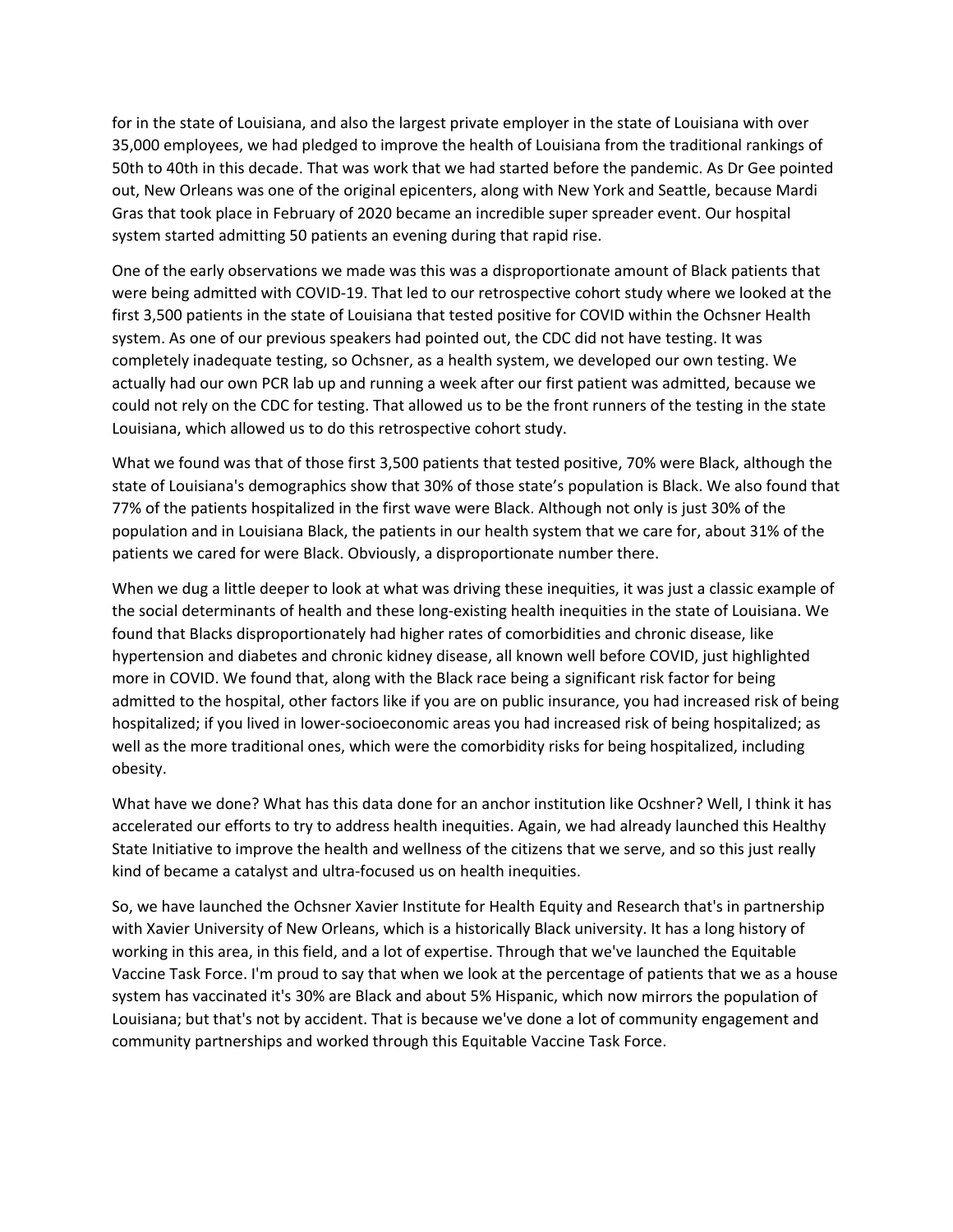We had an Equitable Research Task Force to make sure we had equitable representation in our research trials before COVID, but this has, again, reinforced and reinvigorated our work in that area, in our partnership with our communities.

We've launched 13—committed to, we've now started three—committed to starting 13 community clinics in communities. We chose those communities specifically by looking at, where were the patients that were visiting our emergency rooms that did not have a primary care physician? I don't think it would be a surprise to those on this webinar to know that those tended to be in areas of lower socioeconomic communities. Like I said, we have three launched today with a commitment to launch 10 more throughout the state of Louisiana.

Those community clinics are in partnership with the community. We've been on listening tours, and partnering with them, and really sticking to the "nothing about us without us" and making sure that those community clinics are true partnerships.

The last thing I wanted to just point out that we've tried to focus on is really leveraging some of the digital capabilities that we've developed. We've developed digital capabilities to manage chronic diseases like hypertension and diabetes. And we have a Connected MOM [Connected Maternity Online Monitoring] program. There's been good data on this in our Medicare population and in our private sector, so now we've launched this in the Medicaid population with early, really good success to improve health. These are just innovative, novel ways to approach long‐standing health‐access issues for certain populations.

That's just an example of what our observations, what we've done, and what an integrated health system and, listening to the previous panel, of what an integrated health system on electronic platform can really leverage and bring in a health system that's committed to being an anchor institution. I thank you for your time.

**Rebekah Gee:** Leo, thank you. I think your efforts were impressive and you have been a phenomenal leader, but also, it's been wonderful to see that a doctor understands that income, and housing, and the economic realities of life predict health. You've been involved in a lot of training programs and efforts with Xavier, and I'm very excited to see the outcomes of that. Thanks for joining.

Your study really found a difference, not in quality, because you looked at Ocshner's system, but you found a difference in outcomes for Black and White individuals.

David, you're going to join us for a second and talk about what you found in your study. David, you've been a mentor to me, my professor. You have done phenomenal work that's outlined answers to a number of problems.

This work that you've recently published had some different findings than that of Ocshner's because you focused on differential health systems. You looked at systems that were well-funded and systems that were not. You concluded that perhaps the main reason that Black patients tend to have worse outcomes than White patients is because they go to hospitals that provide worse care for all.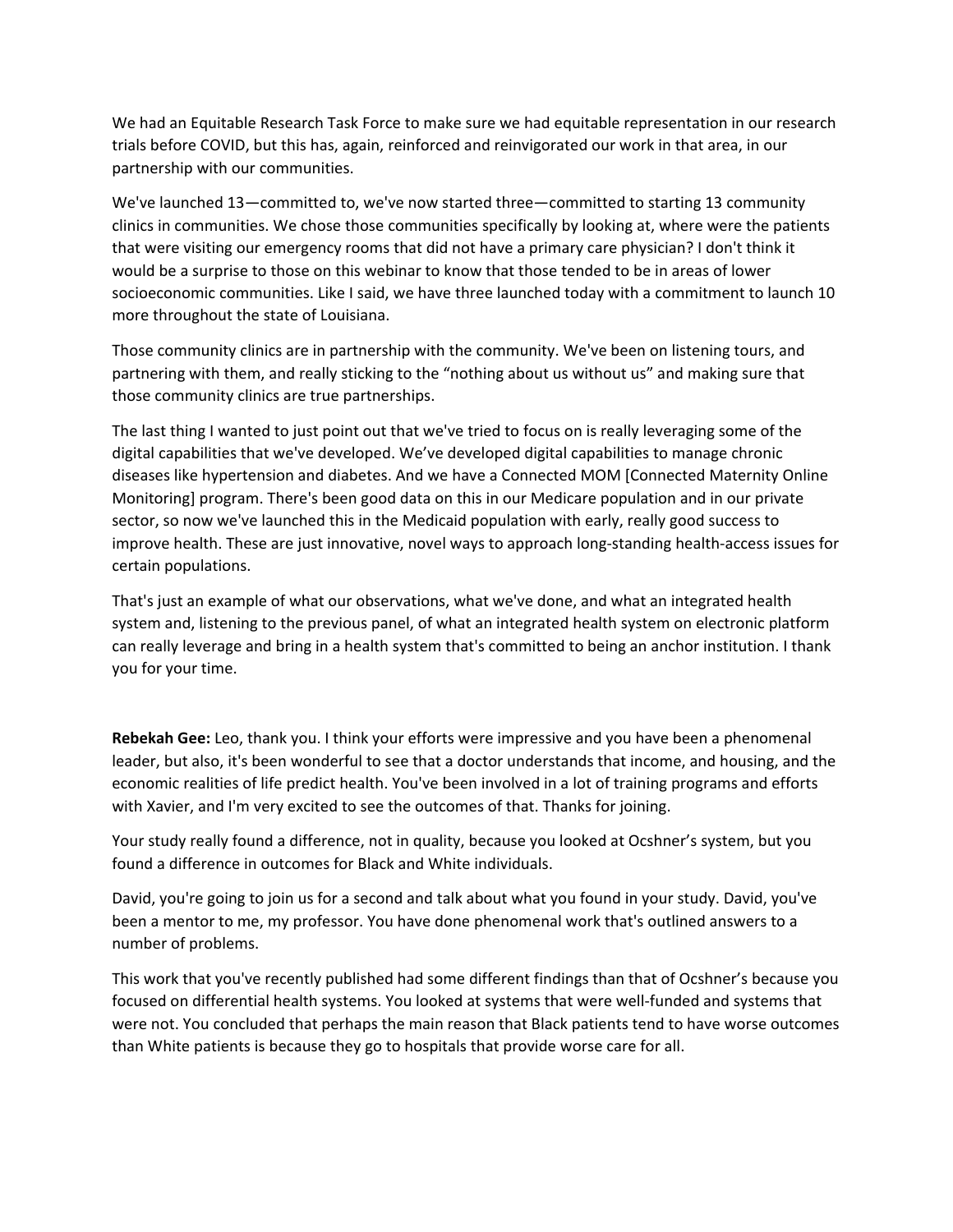David, can you describe what you found? But also, what solutions would you propose to address these inequities going forward, and the differences in quality of care that lower-income Americans experience from higher‐income Americans?

**David Asch:** Sure. Thanks Rebekah. Leo, I really enjoyed your remarks, and I think that your work, really, it has been so seminal in helping to identify the social determinants that have sort of played out here, the social determinants of health.

Last year has really stimulated an immense amount of research on race and on COVID and the connections between the two. Elisabeth Rosenthal's comments about, in some respects, this being the same story also resonates with me. On a very general level, we have learned a ton but there has not been a lot new of a very general format that we've learned. Over the past 20 months we've observed, I think, the same kinds of interactions between race, and health, and health care that we've seen before. But there have, of course, has been a lot more focus on this. Pretty much every scientist has turned his or her attention to COVID, or to race, or both. Of course, the public has been very primed to be receptive to those issues.

In the first few months after the pandemic was declared, as Leo mentioned, we began to see observations about the differential burden of COVID‐19 by race—how it's acquired, how it's identified, how its treated, what happens to individual patients or to communities. Along with some colleagues, as Rebeka noted, some colleagues at the University of Pennsylvania and also the United Health Group, we took a look at a more national sample of what was going on at the level of hospitals. We looked at, I guess examined about 40,000 patients at about 1,000 different hospitals in just the first few months of the pandemic. We looked at 30‐day inpatient mortality or referral to hospice, which in the context of COVID is sort of like a mortality equivalent. We were able to look at much more general trends across the nation.

I'll give you just a couple of highlights of what we found. First up, the overall chance of death following inpatient admission, so these are sicker patients, for COVID was around 12% up through June of 2020, so just the first few months of the pandemic. But there was a huge hospital-to-hospital variability in this outcome, even adjusting for many patient characteristics.

If you divide the 1,000 hospitals that we looked at into quintiles, the best-performing hospitals had a mortality rate of around 9% and the worst-performing hospitals had a mortality rate of around 15%. That difference between 9% and 15% is just an absolutely huge difference.

Although pretty much all hospitals got better over time, still your chances of surviving COVID, if you were hospitalized for it, depended considerably on what hospital you went to. Your age and your comorbidities of course mattered, but the hospital that you went to mattered a lot. Hospital mortality wasn't associated with what you might think. It wasn't associated with hospital size or academic affiliation; instead, the single factor that was most associated with higher hospital mortality was a high case rate of COVID in the community. Maybe that's related to hospital strain, which is quite plausible, but the overall message is that the important outcome of mortality varied considerably by community, by hospital, and that outcome seemed to be most associated with what's going on in the county surrounding it. That echoes a lot of the social determinants of health stories that we heard even before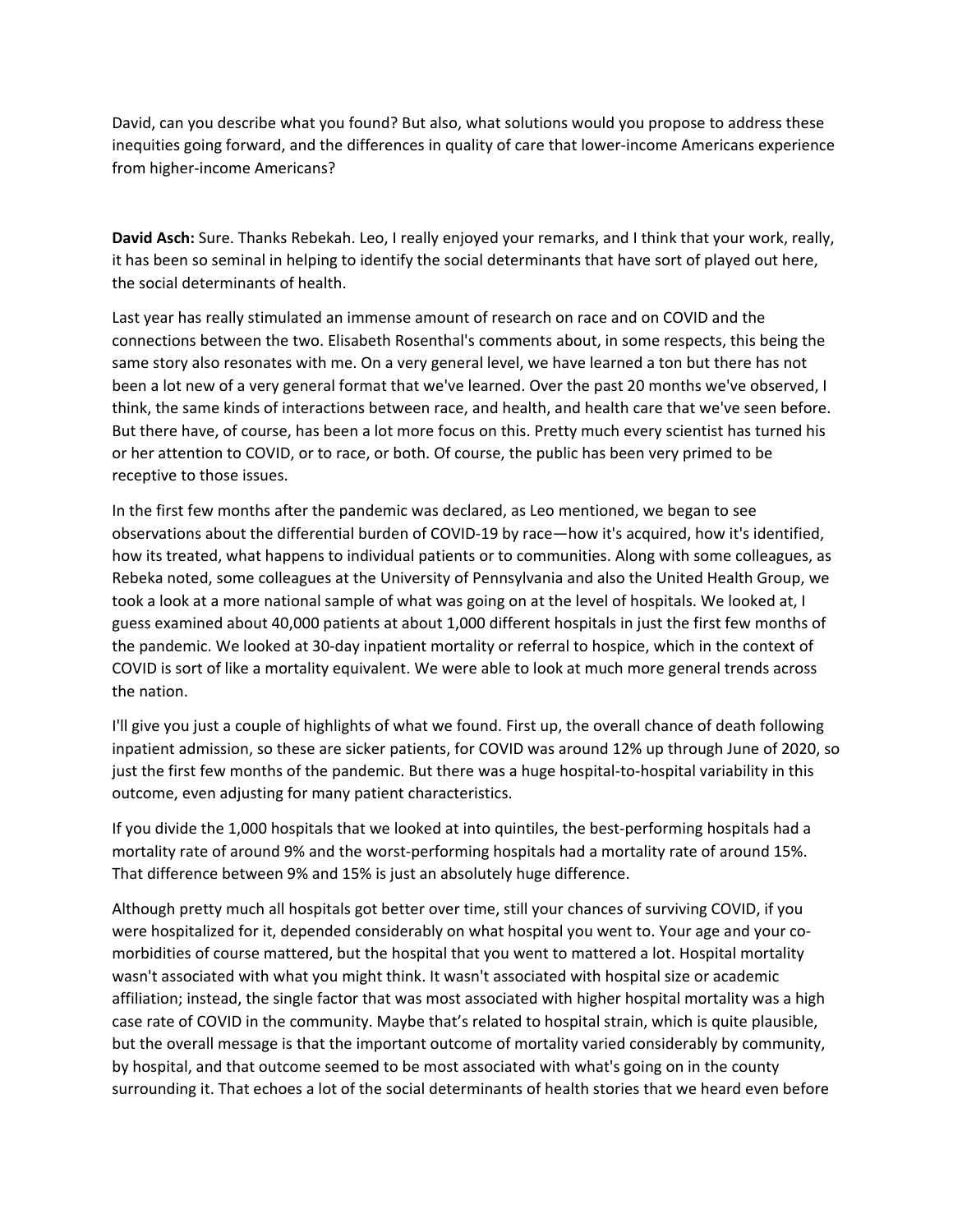COVID. It's also something that we've seen in cardiovascular disease; it's something we've seen in cancer—it's not unique to COVID; it's not really new. It just came out louder in the context and people could hear it more.

Then we looked, sort of relevant for this panel, we looked at the effects on race. Here we looked at about 45,000 patients at about 1,200 hospitals and again looked at 30‐day inpatient mortality. What we found, looking nationally, is that Black patients in general were much less likely to survive than White patients, but the size of that difference depended considerably on what else you were going to adjust for statistically. When you adjust just for age and sex, the White patients had a mortality rate of about 12.8% and the Black patients had a mortality rate of 14.8%—that's 2 percentage points higher.

The higher rate of comorbidities in the Black population explains some of the mortality difference. Leo already mentioned the timing differences; Black patients were much more likely to be admitted in the early days of the pandemic when in fact care was not as good. That certainly contributed to some of the racial disparities we see.

But the factor that contributed the most was, as Rebeka mentioned, was that Black patients tended to be admitted to hospitals with higher mortality rates for all patients regardless of race. Our results are consistent with the conclusion that Black patients did worse largely because they went to worse hospitals. If Black patients were admitted to the same hospitals where the White patients were admitted, in the same distribution, our modeling suggests that they would have had roughly equivalent mortality rates.

We've seen patterns like that way before COVID. This is a very tangled web, but if I had to point my finger at it, which potentially points to some solutions, it would really be the combination of this: First, the way hospitals are financed and funded and resourced depends considerably on the wealth and resources of their surrounding communities. Surrounding wealth affects the payer mix of hospitals and other resources like the education of staff. Second, in this nation we have enormous racial residential segregation, and the mortality differences we see were easy to anticipate because that's pretty much how it always is. People go to hospitals that are close to them. This is the same circumstance we have with public education. Schools are largely funded by property taxes and other correlates of local wealth, and so the schools where people are wealthier are better resourced than the schools where people are poor. This is fundamentally unfair.

Moving money around isn't going to make everything equal, but at least it might relieve some existing barriers to equality—the way we finance health care and the way we support education, frankly.

I know my time is up, so I'm going to conclude with something that I think will tee up what at Edmondo and Madeline will say, which is that hospitals can do something proactively, in the way that Leo mentioned as well. Just because community effects are powerful doesn't mean that hospital leaders are powerless. There are things that they can do; it's not entirely out of their hands.

And so, I'll stop there because I'm eager to hear what Edmondo and Madeline will say but thank you.

**Rebekah Gee:** Thanks, David and to your team at Penn that did such fantastic work.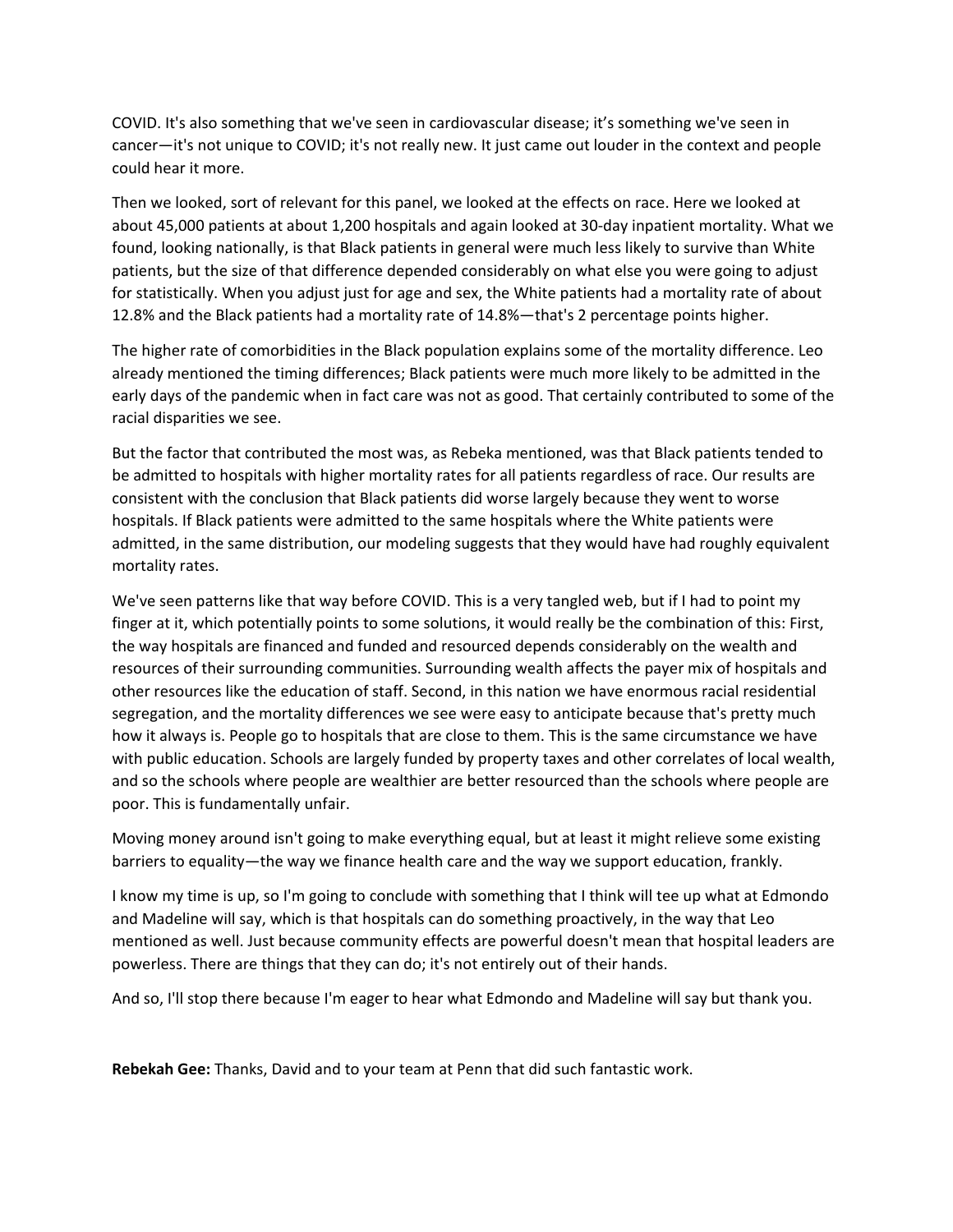Next is Edmondo Robinson, who is a physician and the head of Moffitt Cancer Center's digital enterprise and the digital ecosystem. He works on consumer-oriented real-world solutions for clinical practice, research, education, and administrative processes.

Edmondo, you've been a leader in the digital space in so many areas. COVID has led to a renaissance in digital innovation. Have you seen digital innovations worsen disparities? If so, how? And then, what are areas where you think digital innovation and this bold new frontier can help level the playing field—can change some of the things that David just discussed? What are your hopes for digital innovation in creating a better system, a more equitable system?

**Edmondo Robinson:** I have so many hopes. Thanks, Rebekah for teeing that up, David and Leo as well.

What really happened with COVID vis-a-vis digital health is that it really accelerated the implementation of digital tools and technology, probably by years if I'm being honest, probably by years in a in a very short matter of time. Now, why were we taking so long to get these in place? There's a lot of reasons for that, but at the end of the day, it was a pretty significant acceleration.

At Moffitt, we're the only NCI‐designated comprehensive cancer center in Florida, and we had to take care of a lot of patients. At the beginning of the pandemic, seeing patients in the clinic just didn't make sense, so we literally had a 7,500% increase in our virtual visits, for example. We basically got everyone working from home; we got everyone who could work from home to work from home, and we did a good chunk of our visits virtually. Some of that's come back down since then, but there's still a higher baseline for both working from home and for the virtual visits. Again, you can make an argument that virtual is not new; we should have been doing virtual visits 5 years ago. But that's where we are now.

We basically have a new baseline in using new digital technology; we have a new baseline around digital health. But what might be the disparities around it? What I'm concerned about, Rebekah, as you teed up that question, is this idea both Leo and David talked about, social determinants of health, but is digital, is a digital divide increasingly a social determinant of health?

You think about access to digital technology—whether it's the device, whether it's broadband access, whatever it might be—you think about health literacy, but do you think about digital health literacy, which is different in how we are addressing, how we are even understanding, measuring, and intervening around that? One thing that's increasingly becoming clear for me as I think about truly implementing some of these digital tools is, really poor design of the tool itself—the software, the hardware—that doesn't really take diversity and equity into account. Whether it's poor design, if it's not inclusive of diverse populations or language, preferences, or whatever it might be, it's not designed for a broad enough population, which again can lead to exacerbating disparities.

The other thing I think that we, I would be remiss if I didn't mention from a digital perspective in terms of disparities is, artificial intelligence machine learning. I think a lot of folks think that we're going to be able to just land on AIML and that's going to be the nirvana. The challenge with AIML is that you're basically training predictive models—it's predictive analysis—you're training these models, and what are the data you're using to train the model? If you're using data that's not from diverse populations, guess what, you're not going to be very predictive in a diverse population. If you're training a model with data that's actually already bias at its core, you've just now codified and built into your infrastructure, your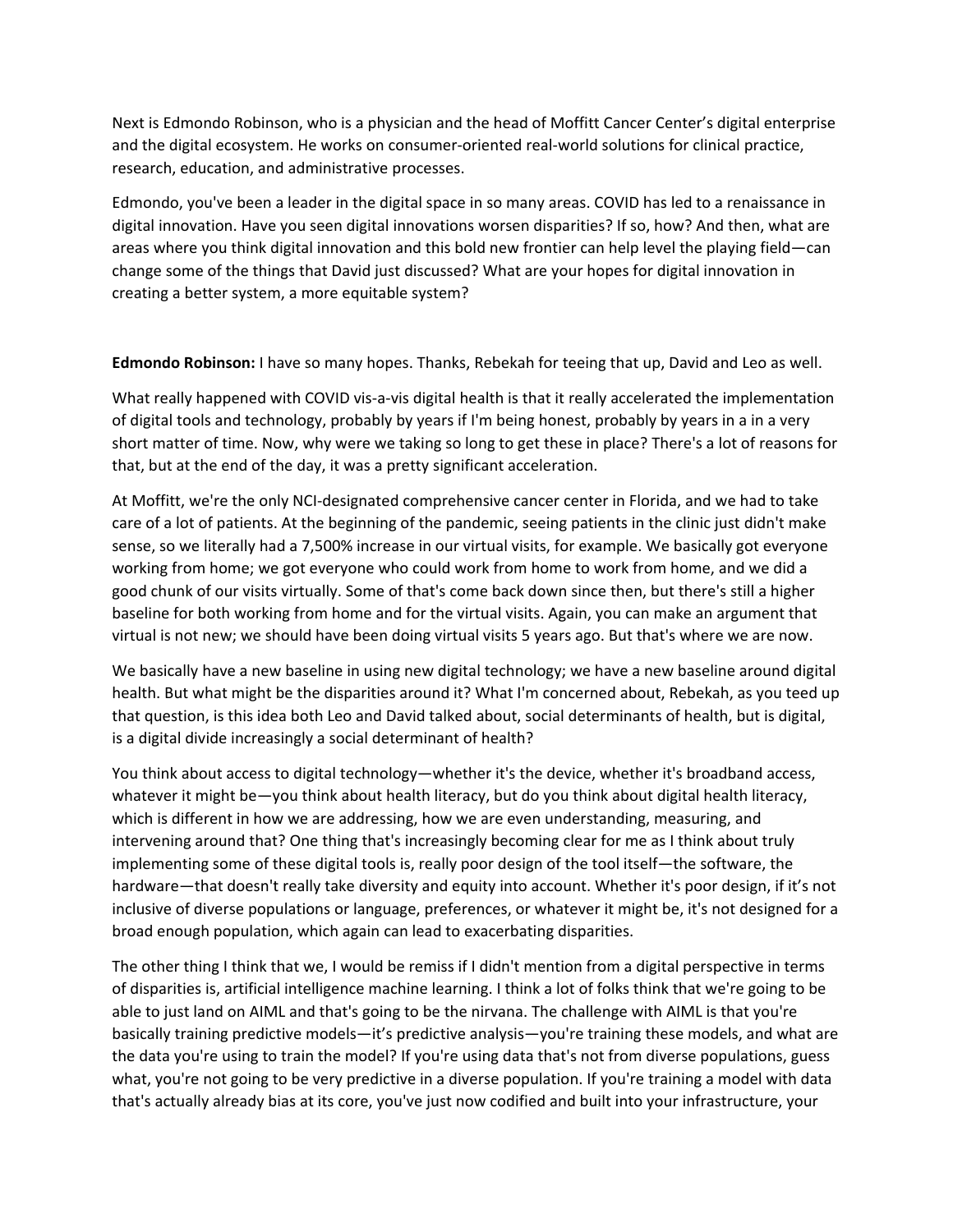data and analytics infrastructure, bias without even necessarily knowing it. That's a concern; it's a big concern and I am seeing it increasingly.

I think we have an opportunity, though, to your last part of your question in and teeing that up, Rebekah, I think we have an opportunity to be proactive in leveraging digital tools in health care to address disparities as opposed to exacerbating disparities, whether it's measuring digital divide, developing interventions, designing digital tools with equity in mind. Better design is easier, is easier to use, and really could, again, potentially address language barriers, literacy issues. You actually can design around some of those and actually decrease some of the disparities around that.

With AI, I do think, I am cautiously, I will say cautiously optimistic that AIML can help from a bias and inequity perspective. We've got to be very disciplined about how we approach it. We've got to really think about training the model with diverse data. We've got to think about the transparency of the model itself—can't be a black box. When I think about how we approach transparency, you have to think about testing the models for bias, just being proactive about that. And then an ongoing oversight approach to some of these predictive models.

I do think that there's great opportunity here, and if we're proactive and disciplined, I think leveraging digital can really help to decrease bias to really address equity. So again, cautiously optimistic on this front, Rebekah.

**Rebekah Gee:** Thanks, Edmondo. I think as you so well state, you addressed bias by design. What kind of data are you using in your models, but also how do you engage early with communities so that you'd establish that trust, as you have so well done in so many so many aspects of your career, Edmondo. Thank you for sharing.

I know there have been some questions; we're going to address as many as we can at the end. And I've appreciated the wonderful banter in the chat.

Next, we're going to hear from Madeline Bell. She is one of my sheroes. Madeline began her career as a pediatric nurse at Children's Hospital in Philadelphia, and now she runs that hospital, one of the top‐ ranked children's hospitals in the US and best-performing hospitals for kids in the world.

Madeline, you run CHOP, and children in so many ways have been a collateral damage of this pandemic. Early in the pandemic, many had parents who were essential workers and in addition had multi‐ generational households and lacked proper protection. So many don't have a choice to get vaccinated because we don't have the FDA approval for the children who are younger ages. And then children are often relying on their parents to make those decisions for them, even those who have access now. I would love to hear you talk about how you're seeing disparities play out in your system, and what is CHOP doing to help address disparities in the community and help parents from every background protect their children? Thanks for joining us, Madeline.

**Madeline Bell:** Thanks for having me here.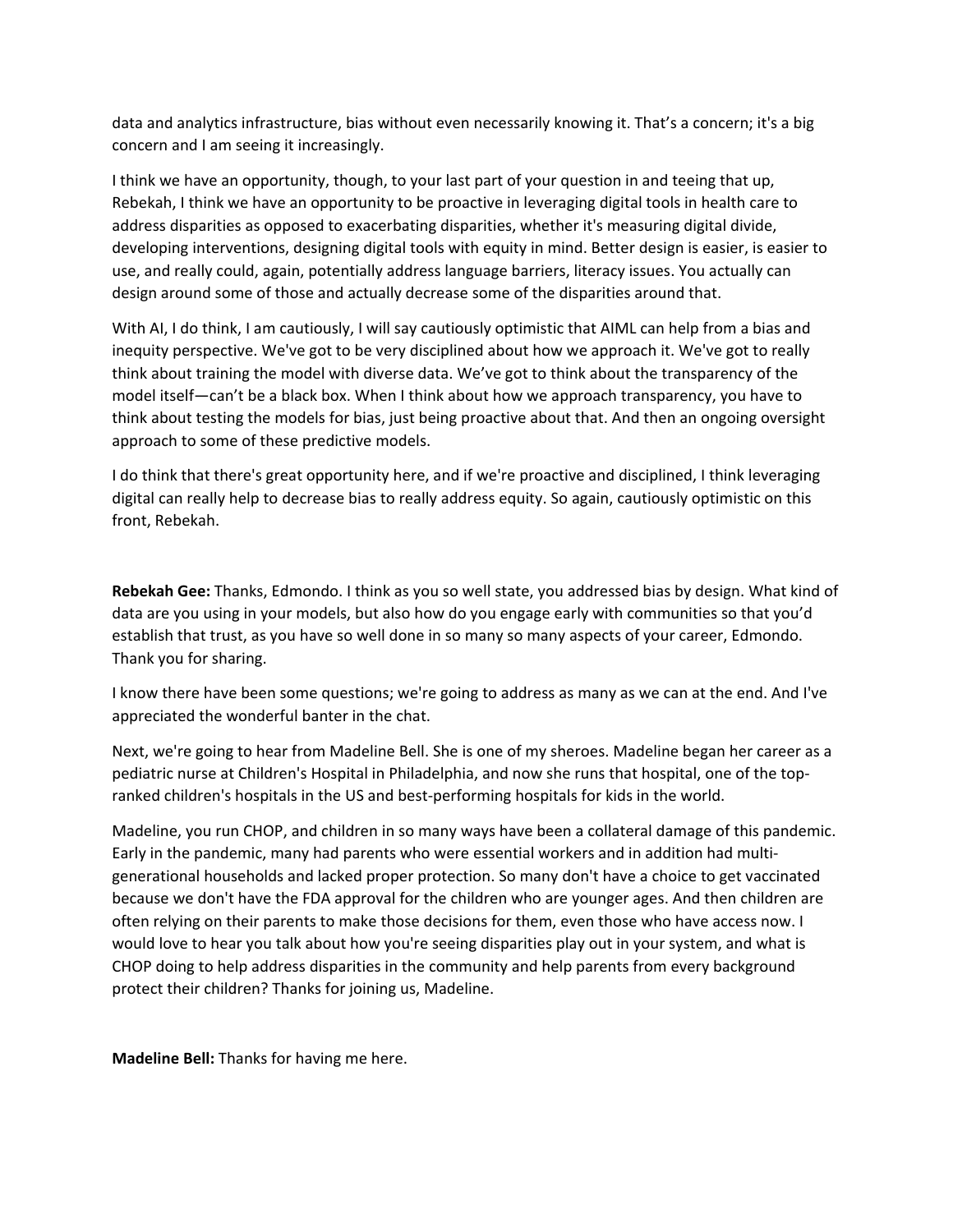Because children were not hospitalized at the same level as adults, it allowed us to turn our attention to children in the community, especially underserved children, and one of the things that we recognized really early on is that we needed to give children access to the things that they would be missing because they weren't at school. The first was school lunches, and so the first thing we did was stand up, took the money that we normally use for some of our community programs that needed to be closed down because of the pandemic, and we shifted those resources and those employees to providing school lunches for children in the school district of Philadelphia, which is one of the poorer school districts.

Then we made sure we created testing centers in underserved areas. Like my other colleagues you heard from earlier, we partnered with a program that Comcast stood up to make sure that there was behavioral health, telehealth, psychiatric services for children in underserved areas. Our medical/legal partnership team went into overdrive helping families navigate early on, before some of the protections on rent and housing were put in place.

Once the vaccine was approved, we vaccinated 19,000 Philadelphia school district teachers and daycare workers so that children could get back to school, daycare, and parents could work. I am one of those hospitals that David distinguished as maybe a hospital that has greater resources to say, what could one do as a leader if you were running a hospital that didn't have those resources. I would say the most important service that I think that we provided to the community was knowledge. Our infectious disease physicians, our pediatricians really worked very hard with school districts. Some, I have to say private school districts were the ones that were the noisiest, but we made sure we spent our time in the underserved school districts and daycare centers, helping the daycare centers to stay open. These were daily conversations and I think a really important service. If you don't have the resources to vaccinate 19,000 teachers and daycare workers on using your own resources or doing all the testing in schools, that is something I think that a health system can provide.

And then, even though we went to a minimum wage of \$15 an hour 4 years ago, we certainly have employees that are lower income. Early on in the pandemic we partnered with the YMCA to subsidize daycare for those who didn't have options. They didn't have family members, they didn't have the ability to pay the extra money to put them in a different program, and we created a childcare marketplace to help match people who weren't as busy that might that have been able to help people who needed to be at the bedside and had childcare responsibilities. I think that our goal was trying to ensure that children were back in school learning, getting nutrition, you know, some of the basics throughout the pandemic.

I would say the final thing is that the pandemic has had an outsized impact on children's emotional, behavioral abilities. We are seeing across the country a significant increase of children coming to hospitals with anxiety, depression, and suicidal ideation. And certainly, telehealth has helped that, and partnerships to get telehealth to underserved communities, but it's an area that I am focused on, and I think all the children's hospitals are, especially now, because of what's happened with the pandemic in the last 18 months.

**Rebekah Gee:** Well, thank you so much, Madeline.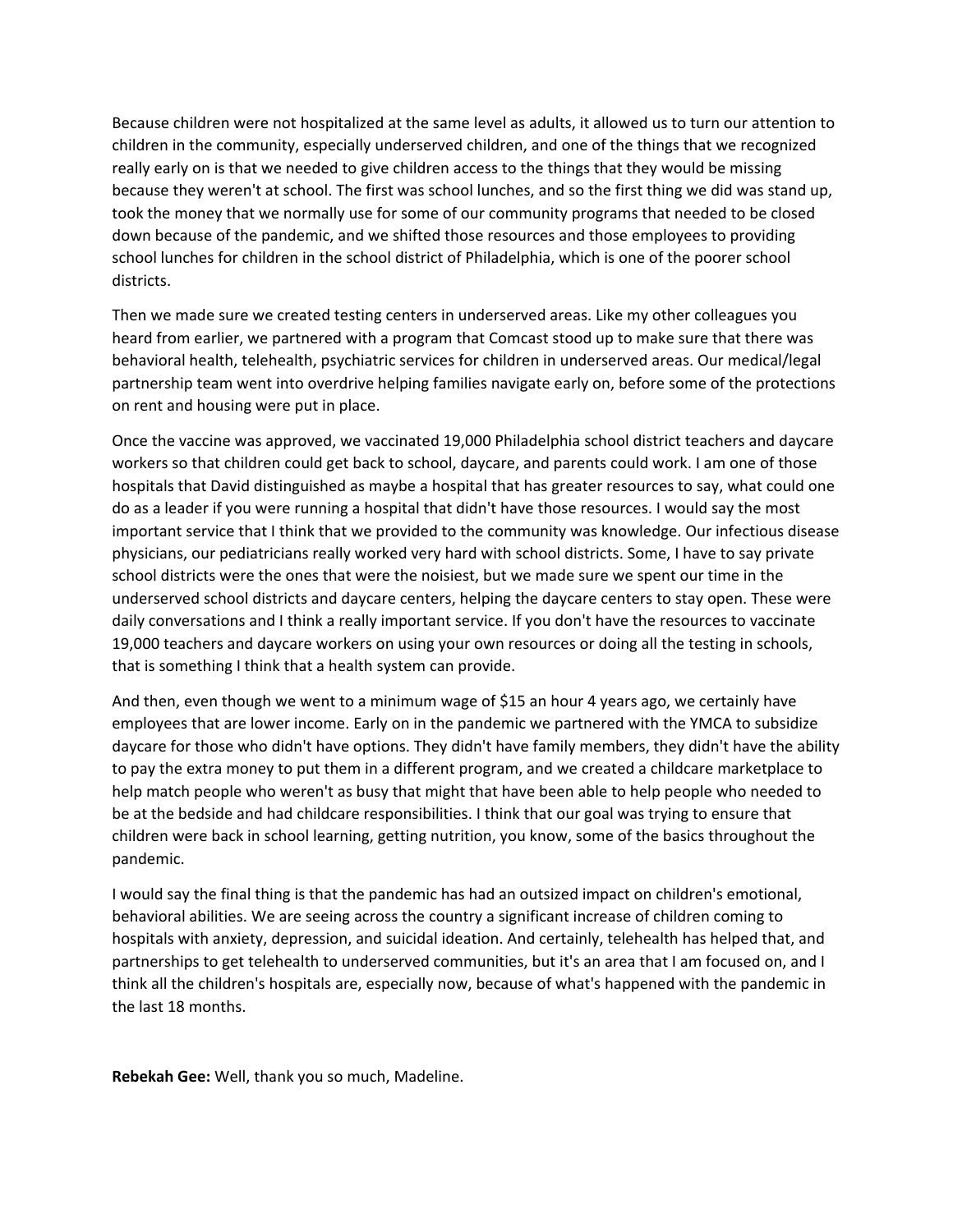I mentioned in the chat we won't have time for questions. We're moving on to a fully‐packed schedule. David, Madeline, and Edmondo, and Leo, thank you so much for your leadership, for sharing these incredible stories, and for your dedication to making sure that everyone has the best shot at getting great health care. Thank you for joining us and really appreciated your expertise being shared today.

I think now we're moving back to Georges who will take it from here.

**Georges C. Benjamin:** Hello, everyone. Thank you very much. That was a wonderful conversation. Dr Gee, I appreciate it, you, and your panel.

Now I want to have a conversation with Dr Mandy Cohen who's the North Carolina Department of Health and Human Services Director and, if he gets to join us, Dr Umair Shah, who is from the Washington State Department of Health. He's the Secretary there. I'm not sure he'll be able to join us this morning.

Mandy, can you give us some of your thoughts. Mandy, if you could start; maybe just give us a couple minutes and then let Dr Shah come have some thoughts, and then we'll have a conversation with the two of you.

**Mandy Cohen:** First, good morning, everyone. This has been a great conversation and really important and timely.

I thought I would share a few perspectives from the state level. I've led the COVID response in North Carolina this whole time, and it's been a hard couple of years, and we are still learning lessons from it. I'll try to summarize.

I think the three places that I would leave you with in terms of what are the things I really think we need to do better as we think forward. You've heard it a few times, the first is in our ability to understand what's happening in the world, and that needs data. I will say going into this we were completely blind in data here in North Carolina. I didn't know what was happening. Obviously, the limited testing was an issue, but even when testing did start, we did not have the tools in order to even know what testing was happening, who was getting tested. We've come a long, long, long way from that scary point with no visibility. Having the data systems from the beginning that would give us insight into this. You can't solve inequity issues unless you can see them and measure them, so the first thing for me is about making sure that we have the visibility to these issues that that we need. I will say I think North Carolina has been very successful because we were able to create the data systems quickly and we had the cooperation of many, many different partners.

I want to very early on, give a shout out to our hospital systems in North Carolina. We worked super collaboratively through the last 2 years and I don't think we could have been successful at responding to this. Every hospital—private, public, small, large, rural, urban—everyone really did play a role here, and I was very grateful for their support and how they came to support the public health departments. If we had laid this at the feet of public health alone, it wouldn't, it was not possible. We overwhelmed public health within minutes of this pandemic. So, I was grateful to them.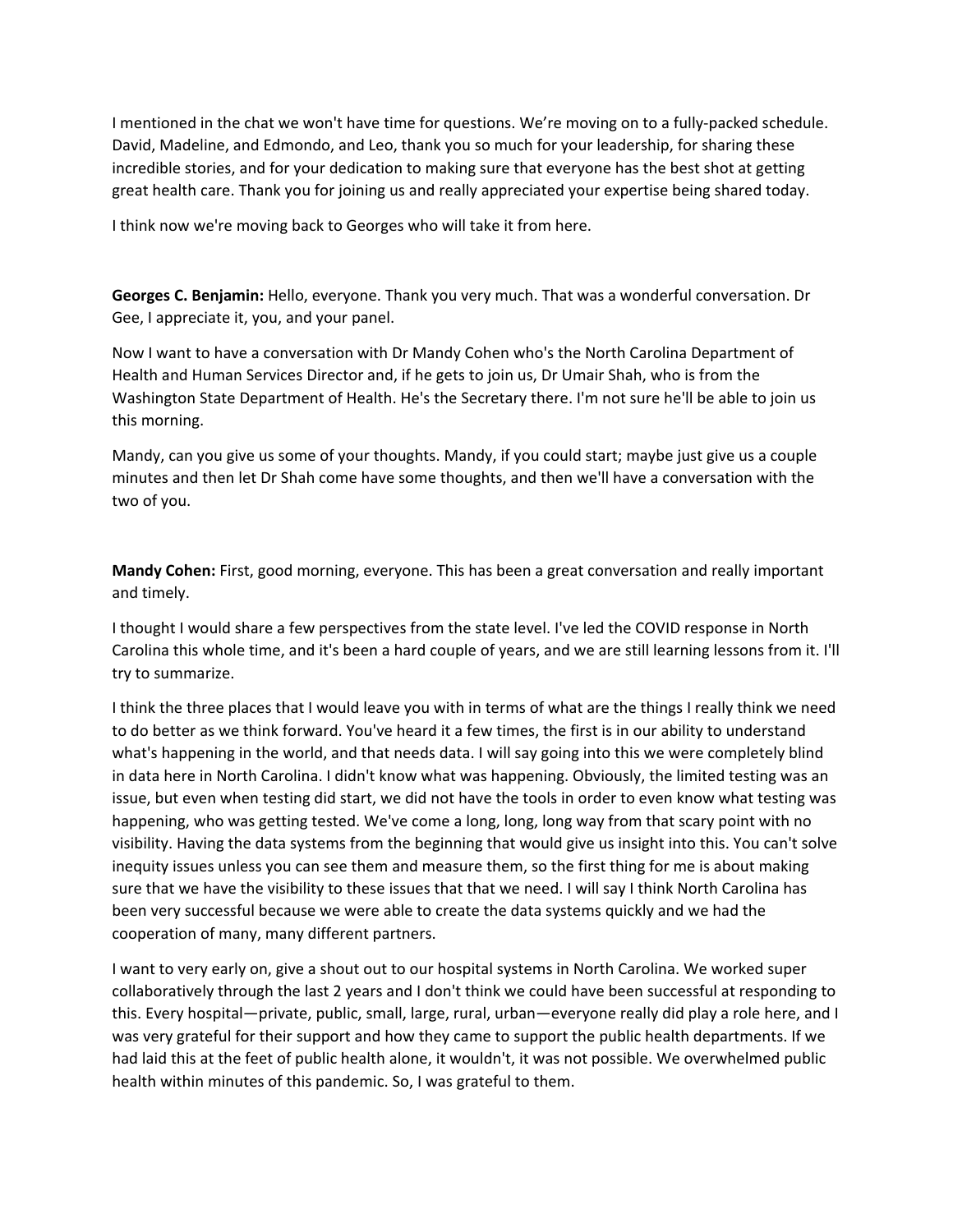Then they did things like get to the table with us and, frankly, give us resources and talent to help us build the data systems that we needed to get the visibility we needed. I think data is really, really important. I will say even at this time, I do not have the data I need in terms of understanding really where things are changing moment to moment with this pandemic. Almost 2 years in, and we still feel like we have some big blind spots.

The second I would mention is about what I call "last mile execution." For me, this goes back to who's in charge. What is the rule? Who is in charge of all of this, particularly when you're in a crisis? Very early on, you know, they didn't feel like anyone was in charge, and so we at the state level said, okay, we are going to take the reins here. Whether it was we're going to run down and buy whatever ventilators we have, or we're going to work with LabCorp that actually is housed here in North Carolina and we're going to partner deeply with them on testing. we are going to run this at the state level. We were very lucky, I think, in that we were structured in a way where I'm not just the Public Health Director, and I think that was important, I'm the Secretary of Health and Human Services, which means I have public health, but I also have Medicaid, mental health, economic services. By having that broad reach across many parts of Health and Human Services, that really benefited us. The thing that did not benefit us was our completely decentralized system, or both the way our health care system is incredibly fractured and siloed and the fact that we have 83 local health departments in a state of 10 million people—that is way too many.

And while we had good coordination, I will not say that I think it was optimal in terms of how we distributed resources and how we responded to this pandemic. We, for example, matured to a place where we could have ZIP Code–level race and ethnicity data so we knew where we wanted to target testing or vaccines, but not everyone wanted to always play nice in the sandbox, to say, that I wanted to target resources in the same way that we wanted to.

That, I think, slowed us down in being able to use our race and ethnicity data to respond at certain times. I think. largely we were able to make a lot of strides, but I think governance in terms of executing on that last mile… Are you going to put a testing center in this ZIP Code or that? Are you going to go to the local church, or are you going to stay at the public health department and have people come to you? I think it's really, really important to think through. I know we all have an instinct to say, absolutely, the public health system is underfunded, but I think we really have to examine who do we want to execute on the things that to provide response as we go forward. Make sure that we are resourcing those folks, and that when we have a crisis, that those resources can be deployed in a coordinated way. I really don't think that was possible.

The last point I'll make is about communication and trust. It is not lack of vaccines, it is not lack of data that is keeping us at a lower vaccine right here in North Carolina; it is trust. Different communities have distrust for different reasons.

Here in North Carolina, I'm really proud that our vaccine rates in our African American community is higher than our White community. And that took a lot of focused effort, and time, and making sure that we're partnering deeply, and building trust with our Black African American community, with our Latino community. I would say our Latino community is well outpacing both the African American and White communities here in North Carolina in terms of vaccination. That was deep amounts of engagement and trust over this pandemic to get there. But we see distrust in all different parts of our communities for different reasons. I don't have all the answers for that, but I think we have a lot of work to do both to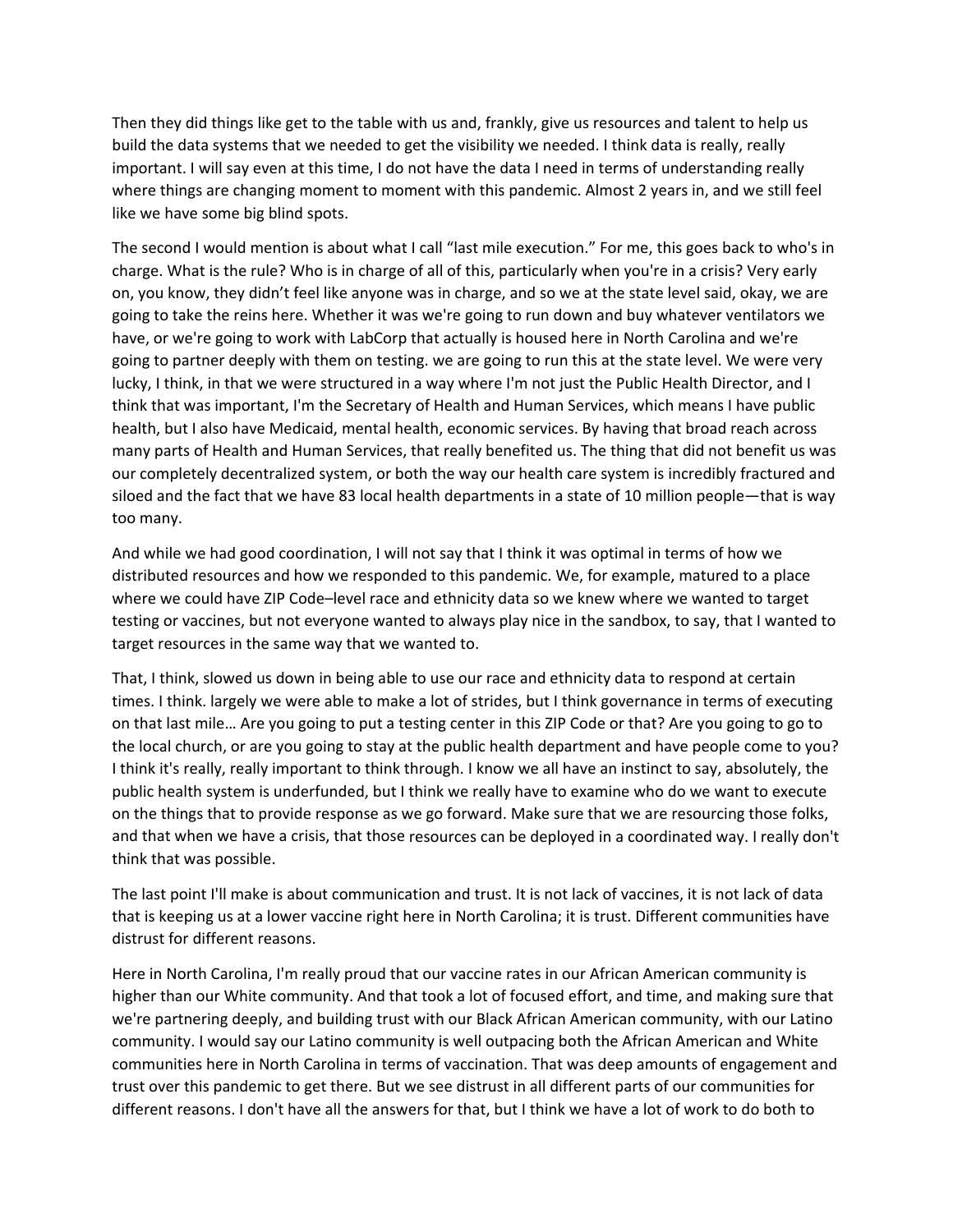connect people to a health system that can deliver for them in and out of crisis. But I think it's also, how do we build up trust in science, in the media, in government institutions—it's all across the board. All of that that—that's going to be important as we go forward.

I'll stop there. Thank you, Georges.

### **Georges C. Benjamin:** Thank you.

Secretary Shah.

**Umair A. Shah:** Great, thank you. Thank you, Georges. It's always great to be a part of something with you, and thank you, Mandy, for the wonderful comments.

It's great to be here this morning, and I wish I was going prior to Mandy because I think she actually highlighted a quite significant number of things that I was going to bring into the mix. But let me provide some perspective.

Just as background, I am new to the state of Washington. For those of you who may know me, I was previously the Executive Director of Local Health Authority at Harris County Public Health, which was the county jurisdiction over Houston and third‐largest county in the US. After 25 years in Texas, I made this transition in December of 2020 when Governor Inslee asked me to be the Secretary of Health for the great state of Washington. I arrived just at the week that vaccines arrived in the state of Washington. So, I will tell you, it was an incredibly challenging time to transition from what is called a so‐called red state to a blue state, from local to state, and also from well across from hurricanes and heat‐humidity to wet weather and mountains and all sorts of other things.

The approach that I brought was very similar to what I had in Harris County were the three cornerstone values of equity, innovation, and engagement. Almost everything we've been doing has been around these three principles of equity, innovation, and engagement. I think Mandy just really highlighted a lot of that in terms of both equity, innovation, but also have why engagement is so critical.

I think one thing that we have to be thinking about. When we think of Washington, we always think about Seattle; we always think about King County; we always think about a community that actually, by the way, is one of the most pro‐vaccine. In fact, it's one of the most vaccinated communities in the nation. And yet, when you go right, actually just a little bit outside the jurisdictional lines of King County or you go over the mountains into east or central Washington where Spokane and Walla Walla and Yakima, you start to see this incredible divide of how people approach the world.

This has been a real challenge when, as you just heard about trust, and you hear about how the public sector needs to work together to really ensure that we have the data systems, we have the right data that we're looking at, but certainly in communications and building the trust, the trusted messenger is not just the right message as we move forward.

I do think there is this real challenge that we have in Washington. We're closing in on 80% of our population has received at least—eligible population—has received at least one dose of vaccine, and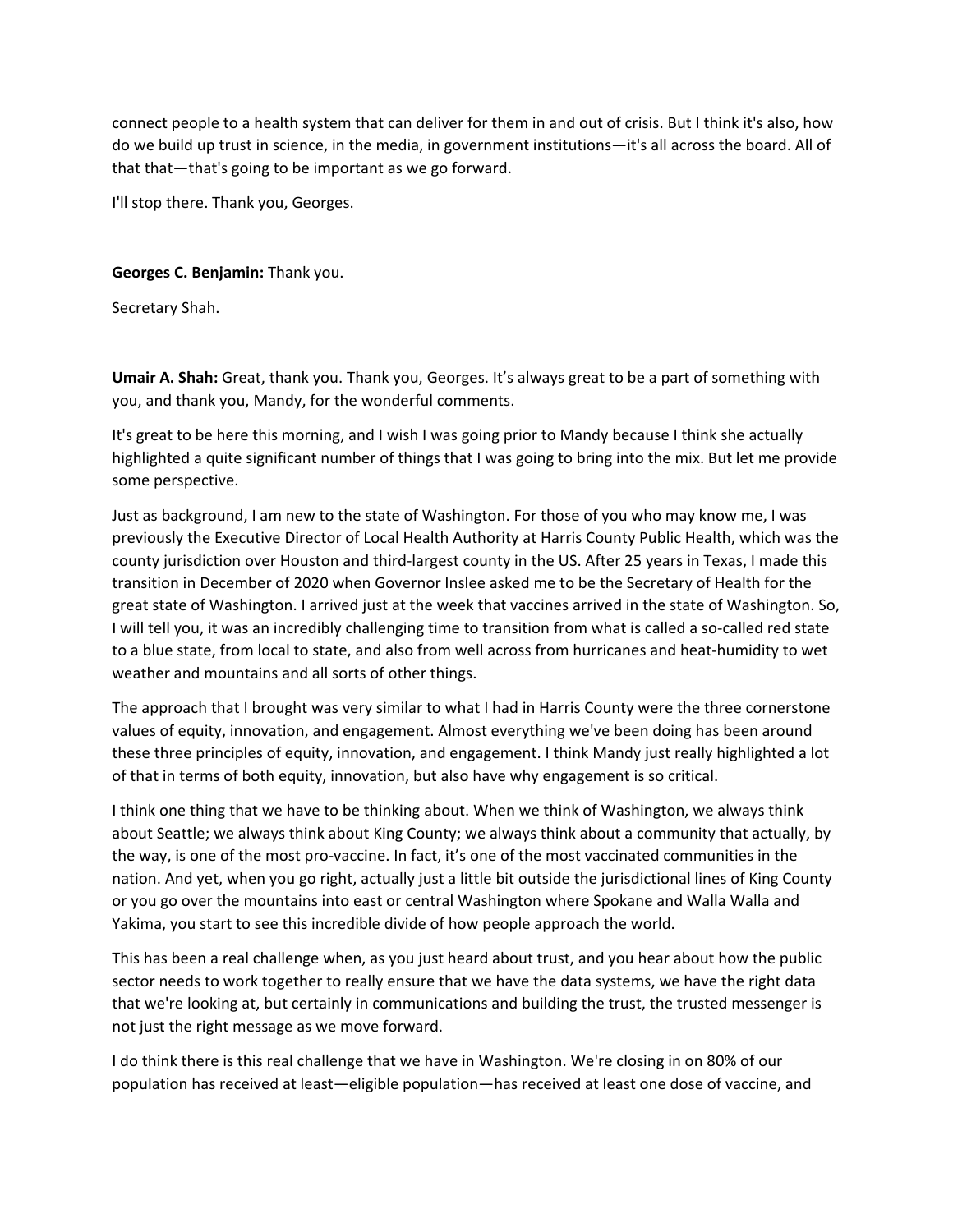we're well over 70% of our eligible population that is fully vaccinated. it's represents 9.5 million doses. That does not happen without an incredible amount of effort, energy, and true partnership.

We do believe very strongly that it is very much about harnessing two things. One is this private sector partnership, which I do want to focus on for just a moment. Very early on, we brought together what we call the VACCS Center which was VACCS, Vaccine Action Command and Control System Center. The VACCS Center was public/private partnership, it was nationally recognized. What we realized is that the private sector was very interested in helping with the vaccine process, but we did not have all the, what's the word, input opportunities. We did not really have a good way to get the private sector plugged into what we were trying to do, so we created the VACCS Center.

The VACCS Center then brought the incredible leadership, as you can imagine, of the Pacific Northwest. We're talking the Costcos, and the Starbucks, and the Amazons, and the Googles, and all sorts of other folks that came together. It was really about, when we had, for example, a long call center line, a queue, Amazon helped us work through what those data systems needed to be to get a digital response so we could get those callers answered. When we had a mass vaccination site setup for the mass vaccination sites across Washington, Starbucks showed up and they said, well if we can get a latte in your hands 20% or 30% more efficiently, guess what, we can also help you get your mass vaccination sites 20% to 30% more effective, more efficient; and they did. Those are two examples of how we have really partnered with the private sector. The other, of course, is Microsoft. Microsoft has been with us from day 1 with data systems and analytics and really helping us with all sorts of other things.

As we moved along we realized it wasn't just the VACCS Center, but it was also what I call the VICS, the VICS, the Vaccine Implementation Collaborative, which is very much about dialogue with communities that have been disproportionately impacted by COVID‐19 to really make sure no matter who you were, where you live, where you are from, and what you look like in the state of Washington, you had access to vaccines. And that was that equity‐driven community conversations to bring that element of voice to what the private sector was bringing. It really has allowed us to, and what I would say, is to be successful on the vaccine front. But we have a lot of challenges that come ahead of us here. As you know, with the former Institute of Medicine, National Academy of Medicine's crisis standards of care, the trigger was pulled in Idaho, the trigger was pulled in Alaska. So here we are in Washington right at—again, thinking about Spokane, which is right across the border from Idaho—you had a lot of pressure from our health care institutions saying, we need a full crisis standards of care in the state of Washington.

Fortunately, I was on the IOM committee back in 2009 that developed those standards and said, "Hey guys, we're not there." Just this week we've issued protocols for crisis standards of care. But I will tell you, the number one tenant of those protocols is to never have to implement them in the first place. We're doing everything we can, even the middle of a Delta surge, to really support our health care system and work very closely with our health care system to make sure it's a public and public health and health care system partnership.

The last thing that I would say is that we need to be really thinking about the investment in public health. I know you've heard that over the last few sessions. This underinvestment over the decades has really come to fruition in the midst of a pandemic that has unearthed all of those inequities, unearthed all those antiquated data systems, unearthed those lack of partnerships, unearthed all the challenges when it comes to the investment in our workforce. We have to be thinking what I say is that it should not be fighting this pandemic is transactional in nature—one and done; you fought it, you beat it, and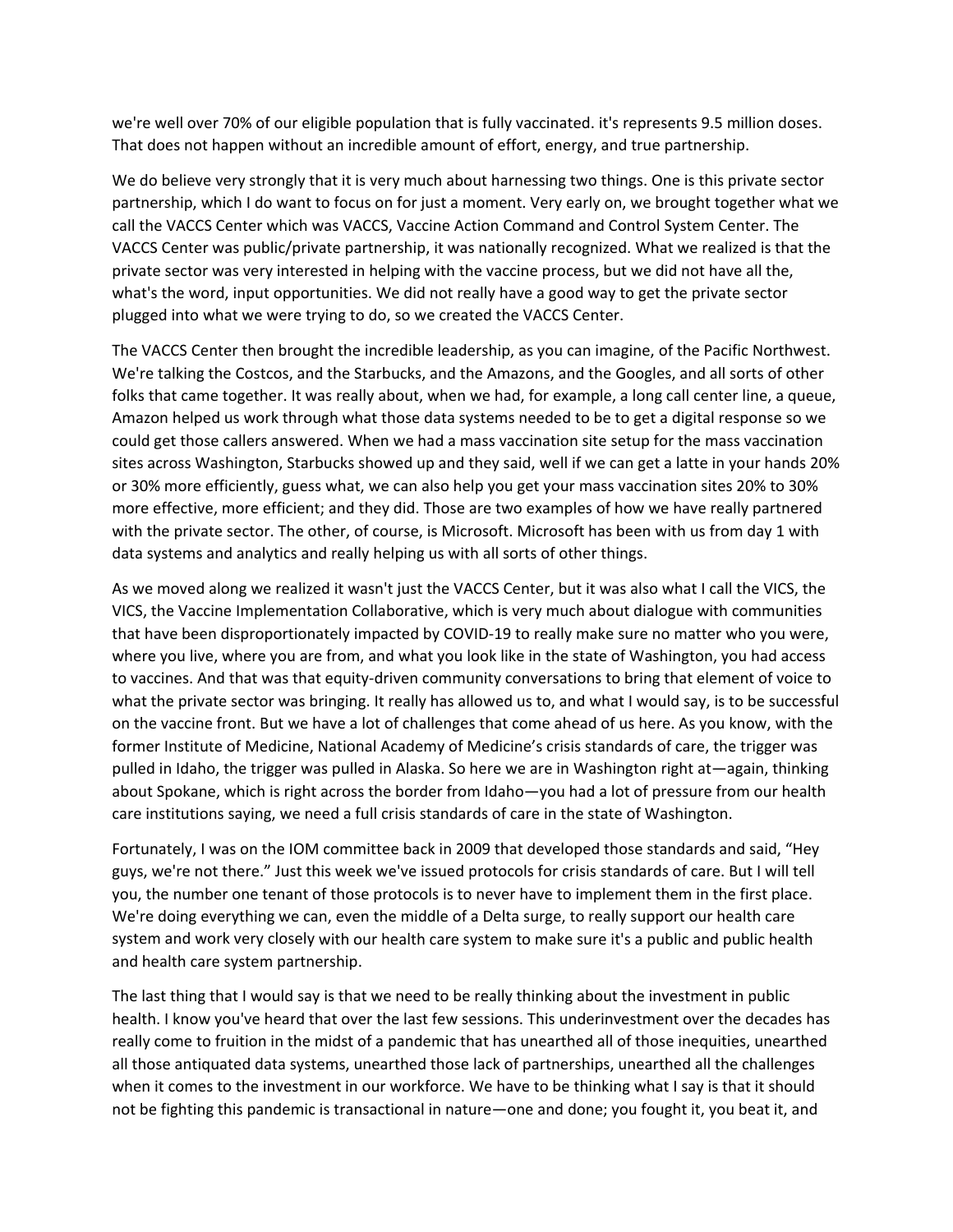you're done, and you move on, and let's go to the next shiny object or the next headline—but it should be transformational. We really need to be thinking about how those investments for the future, today starting, that are sustainable, strategic, and certainly scalable are really going to allow us to build those systems so that we can transform health; so, it's not just beating COVID, but it's utilizing COVID as an opportunity for the future.

With that, thank you so much, and I hope this is helpful. Georges, I'll turn it back.

**Georges C. Benjamin:** Yeah well, thank you, thank you both. I'm going to bring the two of you up, and let's talk about where we go from here.

Umair, you talked a lot about the importance of trying to build the public health system, and I would argue that we actually know what we need to build the question is how do we keep the emphasis on this and actually try to build it.

Amanda, you talked about the data systems. Earlier, one of the panelists on another panel talked about the fair amount of money that was put into the data systems, reminding everyone that it was all put into the health care side of the data system; it was not put into the public health side of the data system.

So, what do we need to do? Let's start with data. I want to talk about leadership data testing and then that old familiar contact‐tracing, because that's a manpower workforce issue that really hasn't been talked about a lot.

What do you want to do about leadership? In the future, how do we do this? This is not going to be the last pandemic. In fact, this is not going to be the last health threat that interests the community. Before we were doing COVID, we were doing opioids; before opioids we were doing scattered measles outbreaks. So, what do we do? Leadership.

**Mandy Cohen:** Maybe, let me start with, I think there are a couple of things before you even get to the probably billions of dollars that are needed in terms of infrastructure investments, I think there's some easy—nothing is ever easy, so let me say that—but I think there are things we could do before we get to, even like, what do we build next?

I think there's a couple things, particularly because this conversation has been focused on equity. I want to see leadership from the federal level and, frankly, from every state level, to say every program that we have from now on, you're going to get money from the federal government, from the state government, from grants, but you got to collect race and ethnicity data and you got to make that data transparent. You don't need to build a new system to do that; you have to say, you have to ask all the time.

You can always allow the patient, the consumer, whomever to say I'm not comfortable sharing and have that as an option, but, for example in North Carolina, you cannot log a vaccine in North Carolina unless you ask about race and ethnicity data. If the patient wants to not answer, totally fine. Again, it doesn't keep them from getting the vaccine, but you can do it. there's like will thing on the equity data that I think we need to get through. That's one.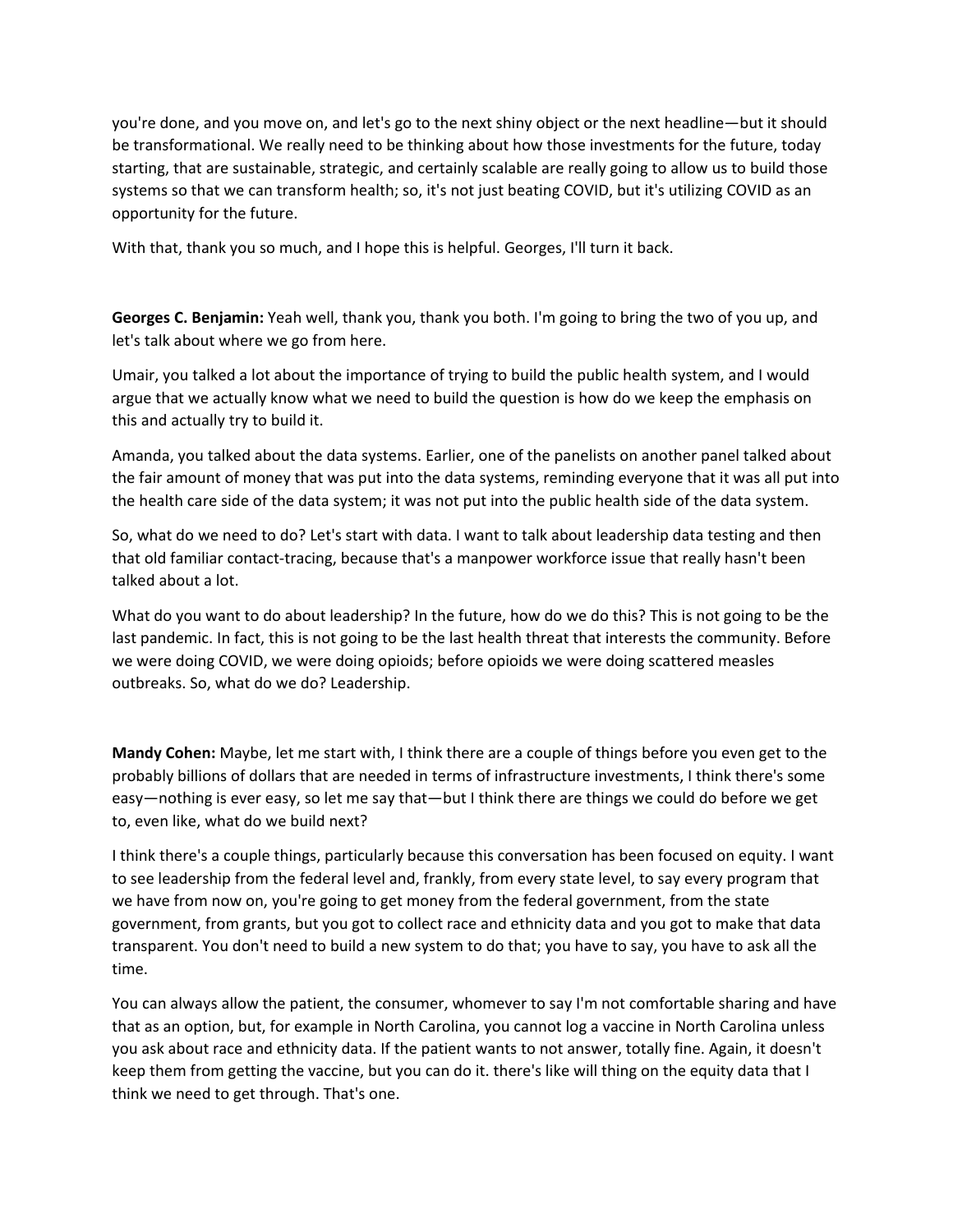Second is the boring non‐sexy thing around standards. Even before we build a system, let's all just decide on what the definition is of someone being hospitalized with COVID and what their vaccination status is. That's a question I have right now that my team has answered for North Carolina. I don't know what Missouri is and Washington State, and so I don't know if we're even comparing apples to apples when we're doing these things. I think there's some unsexy standardization definitional things that we can do as well as set standards for how we want to make this data interoperable that folks have been working on for a long time. So those are the things.

And then, there are smarter people on this, including, I know I saw John Lumpkin from Blue Cross of North Carolina Foundation on here who's done a ton of work on electronic case records and how we start to think about building a system that can capture actual clinical data that is going to be relevant for our ability to track and detect the next pandemic before it becomes.

## **Georges C. Benjamin:** Good point, good point.

One of the questions in the chat is someone brought up the issue of trying to standardize a better understanding of crisis standards of care. Again, that doesn't cost any money; that's about simply creating some general understanding, so people don't get overtreated or undertreated or, frankly, not treated at all.

**Umair A. Shah:** Yeah, absolutely. My colleagues Dan Hanfling and John Hick have been just incredible when it comes to crisis standards of care work, as well as James Hodge at Arizona State University from the legal side.

I will tell you that the one thing that was really, that the pressure that we had received, was that hospitals, or institutions, or localities, or communities, or regions wanted to go it alone. And what they wanted to do was to pull the trigger on crisis standards of care of themselves. I made it very clear that we would go as a state, which is a principle that we've had since 2012 and 2015 in the state of Washington; I'm so proud of the work that's been done here. But, in the midst of crisis, people sort of forget that work. And so, even though, theoretically, that's what we all agreed to, when you're in the middle of a crisis and things are really bad in a health care system, a hospital might say, look, we're about to pull crisis standards of care. What we said is be very careful of nomenclature; that crisis standards of care is very different than providing care in the midst of a crisis. That is not the same thing. So, let's not get to that other aspect of pulling the trigger, for example, rationing a ventilator because you don't have enough because of life‐saving or life‐threatening therapeutics that are really in the midst.

That was a real challenge, and that, Georges, I think gets back to leadership because ultimately, I think I could have seen—obviously I had some experience because of the Academies about crisis standards of care—but I could have seen a situation where people would have said, well, the East side of the state, the rural side of the state, the site that doesn't have as many of those resources, perhaps we can pull those triggers. No, no, we said; they are going to be pulled together as a statewide system. That I think gets to that you have to be systematic about the approach to anything that happens, but we should also be sharing across the state.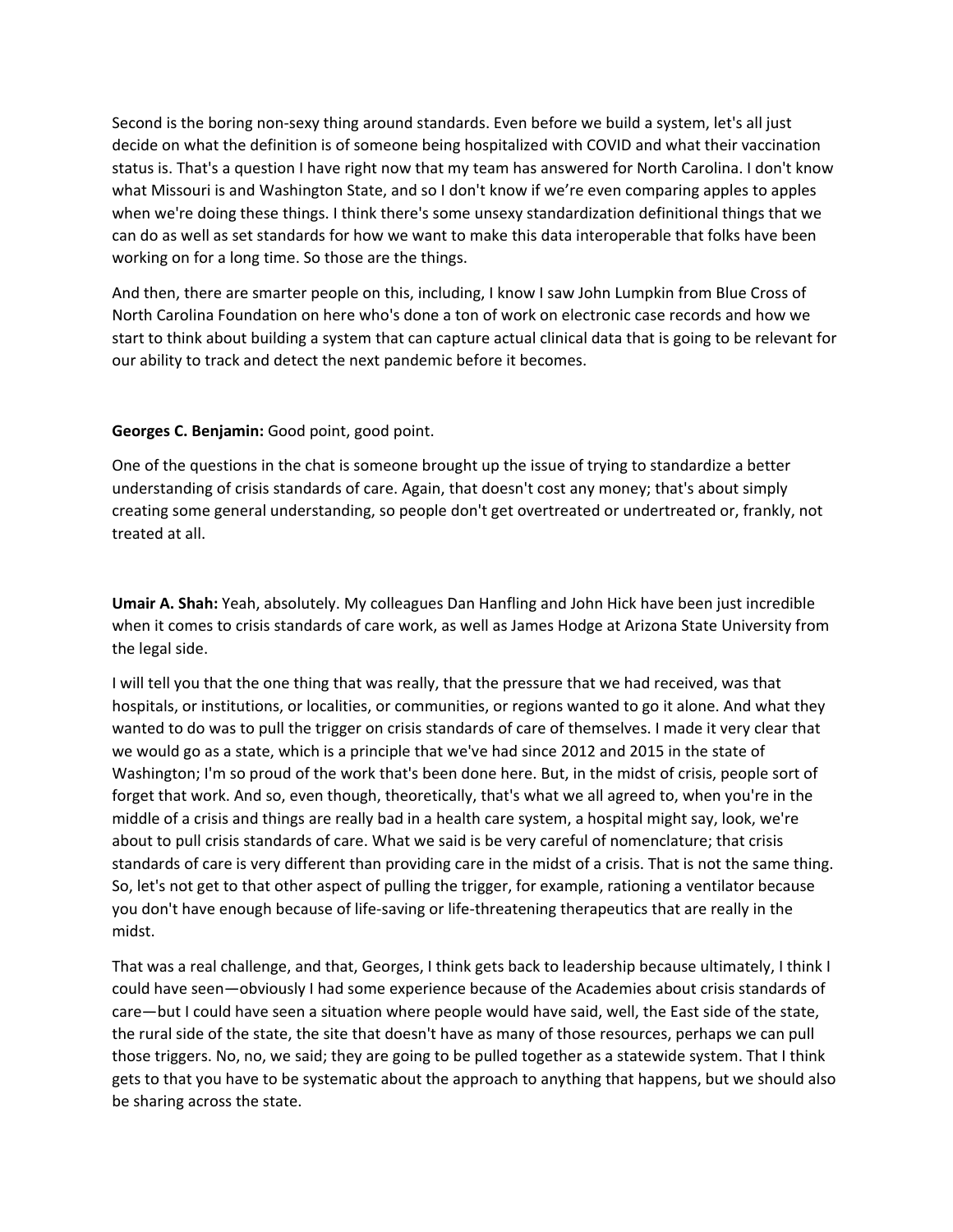One of the very neat things around crisis standards of care. Back in 2009 with the letter report to the Obama Administration and Nicki Lurie Nikki Lori and all sorts of other players at that time, and then certainly in 2012, and then later on in 2013 with the subsequent reports, was that they were sharing what was going to be happening across the system. That sharing has to be reenergized because we need to have opportunities where Mandy is doing something and I can learn from it, I'm doing something and Mandy can learn from it. APHA does an incredible job with that, so does NAACHO by the way from a local standpoint.

But we have to have an opportunity to how do we bring those together. Georges, when APHA convenes people as you do, and you're doing coming up, that is an opportunity like that and you've done a fantastic job doing that. We need to see more of that, because we're in the middle of a crisis, when everybody has their heads down.

# **Georges C. Benjamin:** Oh, absolutely, absolutely.

Thank you. Mandy talked about data, and then there's the ability to actually capture that data so you have an IT system that actually works. And yes, we had health departments faxing things around because they're mode of communication was fax machines. Right after 9/11, we had health departments that couldn't share information because they had to first get off of rotary telephones. We really, quite frankly, haven't—we're getting off of rotary telephones I believe in most places in the country—but we've not really done that, you know, create the data infrastructure that someone who is trying to get a car, Uber, or get some food at 2 o'clock in the morning can get, or as somebody said earlier, getting their radiology information from one hospital to another. How do we build that system, and how do we convince people that that's important? You would think that we'd know that after this this pandemic, but I'm not so sure.

**Mandy Cohen:** Well, I do want to bring up the idea that the technology exists. We know how to build the pipes, we know how to share—it's not a "can we do this." But I will remind you that it's not just the cost of the implementation of the system, it is you actually have to change the way in which you do business when you have a new way of sharing data. That is scary to a lot of people. I will say that there's been a lot of resistance to changing the way in which we all do our work. I think we need to address the culture piece as well as that we really need to rethink we're going to be doing our work differently with an underlying, different way of capturing data.

I think we all want to go there, but then when the reality hits of, "ooh, this is hard and I actually have to retrain on this." Anyone who's been through an EHR implementation in their health system will know it's dramatic, traumatic for folks. These systems feel out of date, but the moment you put them in because things are changing so much. How do we also make sure that whatever we're building can be modular, flexible, built for the future.

Look, I will share honestly. I run a number of health care facilities in the state of North Carolina, state‐ run psychiatric hospitals. We do not have electronic health records in those hospitals, so talk about… that's just even the health system getting to our public health system. The reason we haven't done it is, one, funding, so I think that's number one, but second is also the talent that is needed to implement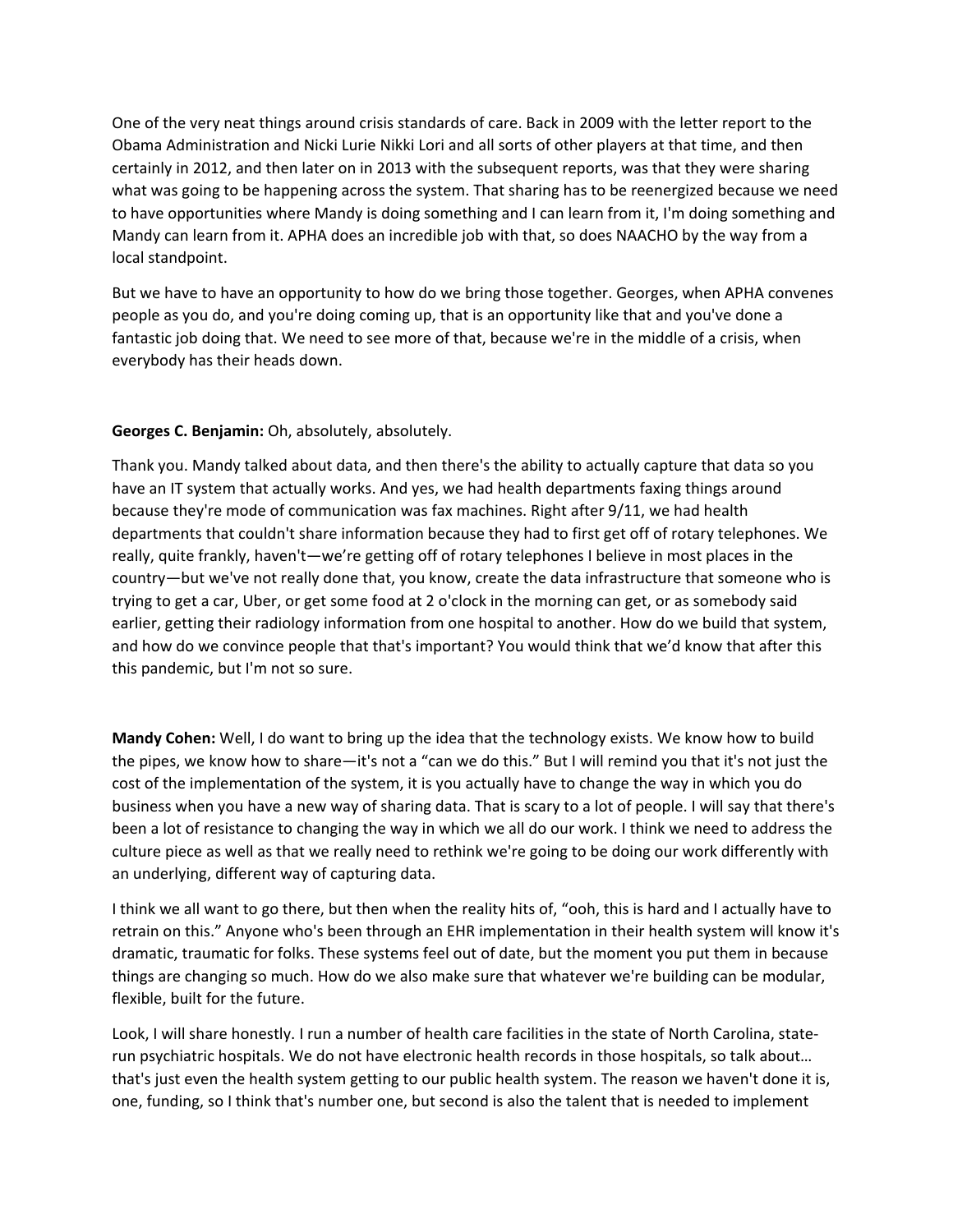these systems on the ground. Once we buy a thing, do we have the talent needed to do it? That's been a hard thing to manage at the state level with the kind of resources we have.

**Georges C. Benjamin:** Yeah, and then the training on top of that. Clearly one of the things we have to think about is how do we build these systems sustainable in the future, because this yo‐yo funding where if something bad happens they throw a lot of money at it, and then the problem goes away, the money goes away, the infrastructure and the capacity goes away; and then we're all mad and concerned about what had happened. We know it's happened; every 10 years or so it happens. Every time we have one of these.

**Umair A. Shah:** Georges, I think what I would also say is that one of the challenges we have is really these barriers that are at all levels, whether their barriers that are cultural, or linguistic, or technology‐ driven, or social elements such as housing or transportation. We absolutely need to make sure that the very systems that are capturing all the health and the health care and public health data are also capturing those social data systems and social elements that come into the mix. It's not… Unfortunately, in this country we've de‐linked health and social; and it's bringing health and social back into the system.

And then, if you talk to many of our communities, for example, state of Washington has 29 tribal nations, and they are very concerned about this aggregation of data. Then you look at our Latino communities, and you look at communities across the spectrum, they're very concerned that our data systems across the nation are not robust enough to really allow the careful placement of people in appropriate categories as we're capturing the very data that we need to capture to be able to have people see themselves in the data. We have to have a real community-rooted approach to this that's not just about us top-down putting these data systems together, but that really has an inclusive engagement approach.

The very communities that are disproportionately impacted by this pandemic are also the communities, one, that we don't have good ability to count and have data systems, because our systems are not robust enough. And guess what, they're also the ones that are the targets, and I use that very deliberately, targets of the misinformation and the disinformation. So, here you have communities that are being targeted with that negative information and can't always get what is the right, credible source of information, and at the same time they don't see themselves in the data that are being captured. It becomes a conundrum. We've got to really work through all of those elements as well.

**Georges C. Benjamin:** Drs Shah and Cohen, listen, thank you very much. That was a very, very important conversation. I wish we had all day to talk about this because we, as you know, we could really, really talk about this all day; but we do have to move on. Thank you very, very much.

With that, I'm going to bring on another one of our good friends and colleagues, Dr Sandro Galea. Dr Galea is the Dean of the Boston University School of Public Health. He's going to introduce a very, very important conversation.

Sandro.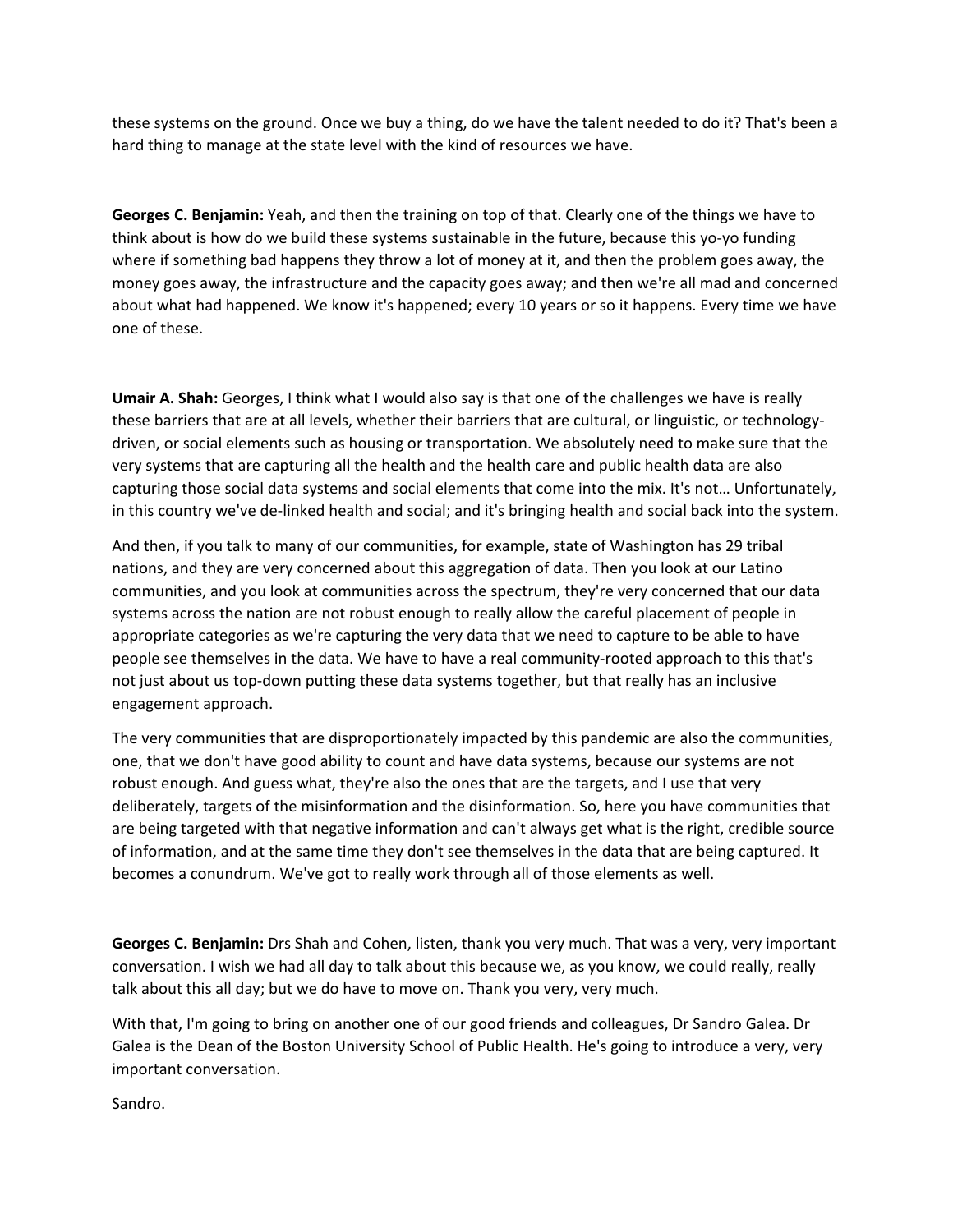**Sandro Galea:** Thank you, Georges, good afternoon. Good afternoon, everybody.

I had the privilege of talking with the CMS administrator, Chiquita Brooks‐LaSure Administrator Brooks‐ LaSure could not make it with us this morning so we taped the conversation about a week ago, and I believe we're going to run the tape.

Now this requires some technical help that's beyond me.

[Move to taped video]

**Sandro Galea:** I'm Sandro Galea. I'm the Dean of the School of Public Health at Boston University, and I'm here with Chiquita Brooks‐LaSure, Administrator for the Centers for Medicare and Medicaid Services where she also oversees Medicare, Medicaid, Children's Health Insurance Program (CHIP), and the Healthcare.gov health insurance marketplace.

Administrator Brooks‐LaSure, welcome. Thanks for joining.

**Chiquita Brooks‐LaSure:** Thank you so much for having me.

**Sandro Galea:** I was wondering, before we get into some specific questions, if you can talk a little bit about the big picture. By big picture, I mean around issues of health equity.

You entered this position, obviously, at a time of enormous turmoil with COVID, everything else in the world around us. How do you see health equity informing what you and your team have started to do and what you will be doing over the coming years?

**Chiquita Brooks‐LaSure:** I really appreciate the question about how are we incorporating health equity in our work, and as you alluded to, I think we're in an incredible moment in our country's history of health and certainly, for the health care world. There is a new appreciation for how much our health disparities and health inequities affect not only the people who are affected by disparities but also our country as a whole. We've really seen that over the last year-and-a-half with the COVID pandemic just how systemic some of these issues are and how much they are ingrained in our health care system.

I have the privilege of being at the head of CMS, which has responsibility for over 140 million lives in this country in terms of their health care coverage. We have an incredible role through those programs to advance policies and operational decisions that can affect health equity. One of the things that we've done, certainly the President has really described the role of the government around equity as being a whole-of-government approach. It is a priority at HHS and at CMS, where we've outlined six pillars, and health equity is the first one.

The way we are approaching it is asking how does this policy, operational issue—everything that comes across our desk—how does this affect, how does it advance, how does it harm health equity and what can we do to address it? I would say just by the action of starting to put a spotlight on all of our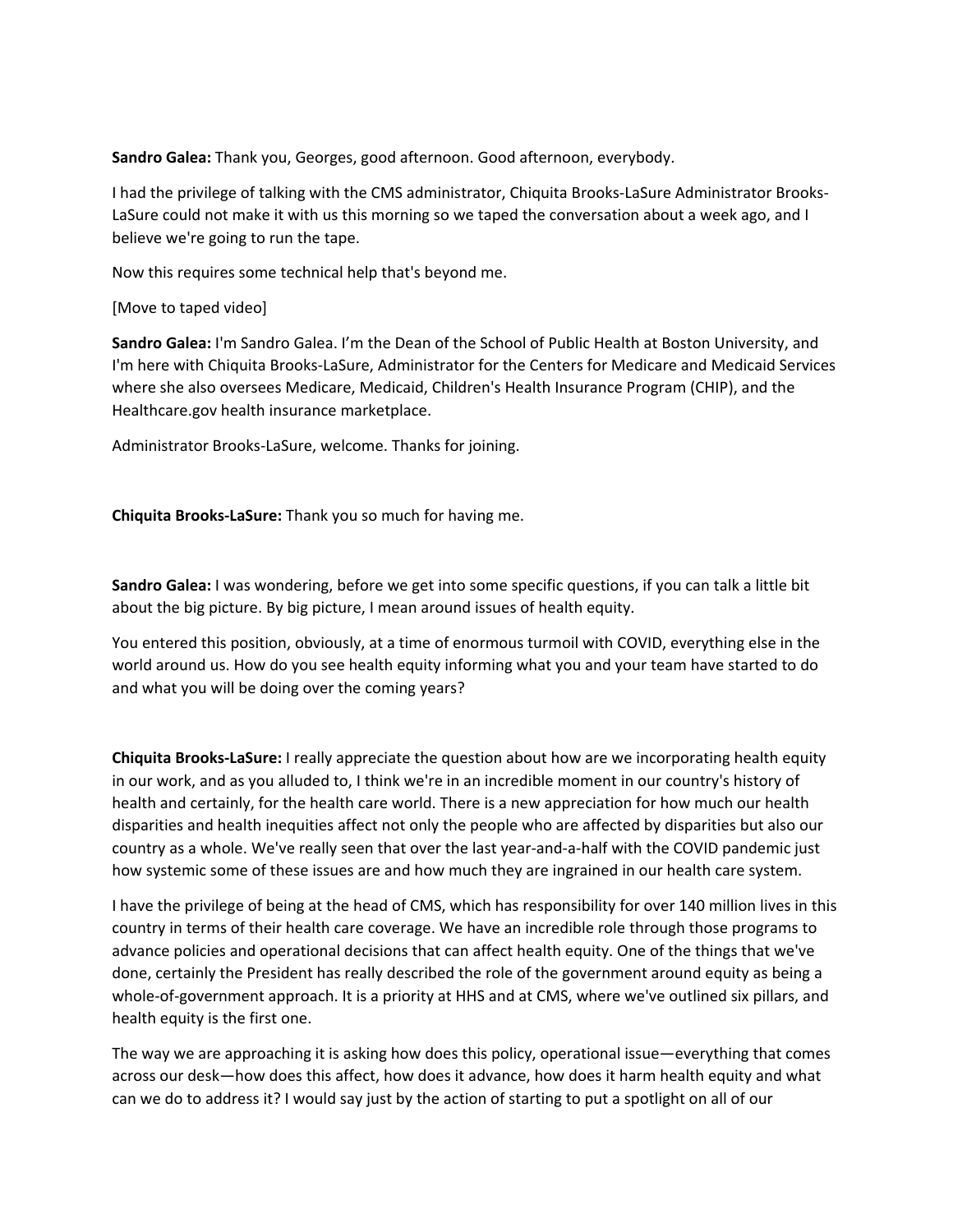decisions, whether it's on the Medicare program, whether it's thinking about what kind of demonstrations we're doing, it is really opening up eyes and opportunities to think differently.

One of the first places, of course, is collecting data and reporting on that data. Over the last couple of months, we've started to report more and more information about how people are enrolling and faring under the different programs, but really trying to make sure that as we push forward with new efforts, whether it's enrolling people—which has been a huge focus this year of enrolling through Medicaid, CHIP, in the special enrollment periods—of making sure we're reaching underserved populations, putting a particular spotlight on that. We've started to outline our vision on the Innovation Center and what types of proposals we are going to, and kind of demonstrations we're interested in, looking forward to, and promoting—and equity will be at the Center of our focus.

**Sandro Galea:** Can you talk a little bit about how taking a health equity lens might shift your legislative priorities in terms of, how would your relations priorities be formed because of a health equity lens versus how would they not be if one weren't wearing that lens.

**Chiquita Brooks‐LaSure:** I would say it's multifold. You asked about a legislation, and the President has outlined in his Build Back Better agenda a robust focus. I would say many of the pieces that are health care–related, home- and community-based services, of really making sure that people can get care in the most appropriate setting.

There are huge disparities in where, in the Medicare‐Medicaid marketplace to some extent in terms of where people get care—so behavioral health—and we see huge disparities by racial lines in terms of who ends up being institutionalized, for example. That's just one example of really focusing on making sure that people are getting care in the appropriate setting.

I can't think of anything more of a bigger disparity than the coverage gap, people who are in states who have not expanded the Medicaid program. So, the American Rescue Plan has put additional dollars on the table for states to come in and receive additional federal funding to cover the gap. I was so fortunate to be able to celebrate with people from Missouri on their Medicaid expansion, was in Oklahoma on the eve of and the dawn of their expansion, and hoping that more states take up those additional dollars and that, of course, hoping that if States decide not to expand, that Congress decides to cover the coverage gap and make sure that people all across the country have access to health insurance coverage.

**Sandro Galea:** Let me get to specifics. Thank you. I suspect that there probably is no greater health policy inequity at the moment than that caused by the failure of the dozen or so states to implement ACA Medicaid expansion. I know that legislation to provide a permanent pathway to coverage is part of the pending Human Infrastructure Bill.

I was wondering if you can comment a little bit about that and also about plans the administration might have to try to engage states that continue to reject the 2010 expansion.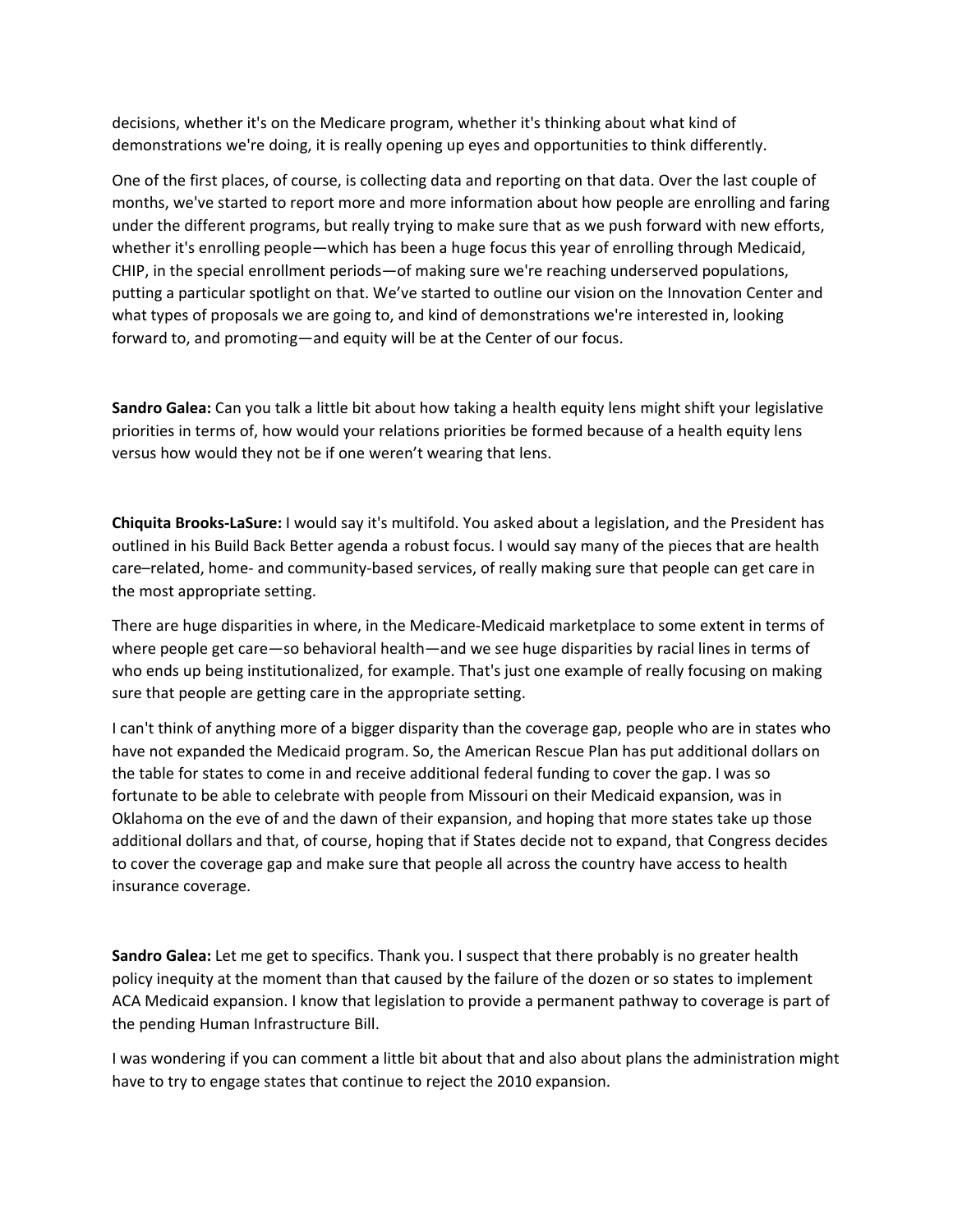**Chiquita Brooks‐LaSure:** Well, we continue to, in terms of our role at CMS, we will be ready to implement whatever legislation that Congress passes. We are very focused on following the Congressional discussions and we will be ready, if they do in fact cover the coverage gap and have a federal program, we will implement that.

On the state side, we are constantly in conversations with states about their Medicaid programs. For those states that run their own Marketplaces, strongly urge all states who have not yet expanded to do so, and we have an open door in terms of our dialogue encouraging states to come in.

**Sandro Galea:** So, let's talk about specific states and specific communities some more, because I think one of the lessons from the pandemic is that some health care systems in some communities are thriving while others seem to be on life support. I was wondering if you had any comments on that, about how we, I mean, how can CMS help deploy its resources? How can CMS jump in to help rebalance some of these fundamental systemic inequities?

**Chiquita Brooks‐LaSure:** I would say that some of our authority comes from our ability to implement demonstrations and waivers, certainly at the state level. Sometimes states come in with proposals and really thinking about making sure that we are supporting the safety-net providers. I see that as a focus for the Innovation Center, so working with Liz Fowler who's the head of that Center. As we think about the demonstrations, the authority to do something different, we are really focused on making sure that providers in underserved areas are really included as we think about, especially as we move to more value‐based care, we need to make sure that the underserved, the providers that serve the underserved—so not just the people but also the providers—are able to take advantage of some of these opportunities. Sometimes it may be that maybe they need more technical assistance or help in terms of making sure they're taking advantage of some of the flexibilities that CMS can offer. That's one particular area.

I would say another area of focus is really around Medicare more generally. A lot of our authority comes directly from Congress, and Congress sets those rules, but to the extent that we have administrative flexibility in terms of really thinking about making sure that the underserved providers are getting the access, whether it's in rural areas or in urban areas where those particular providers are serving the underserved.

**Sandro Galea:** Let me build on that for a second. The scope of programs that you administer is really extraordinary, and in some respects, you have programs that are both serving as insurance, insurers of more than 150 million kids and adults, but also you're driving purchases, purchasers of health care. I was wondering if you could comment about the levers that are particular to those two functions, both as an insurer and driving as a purchaser of health care, and how you can push those levers towards improving health and narrowing health gaps.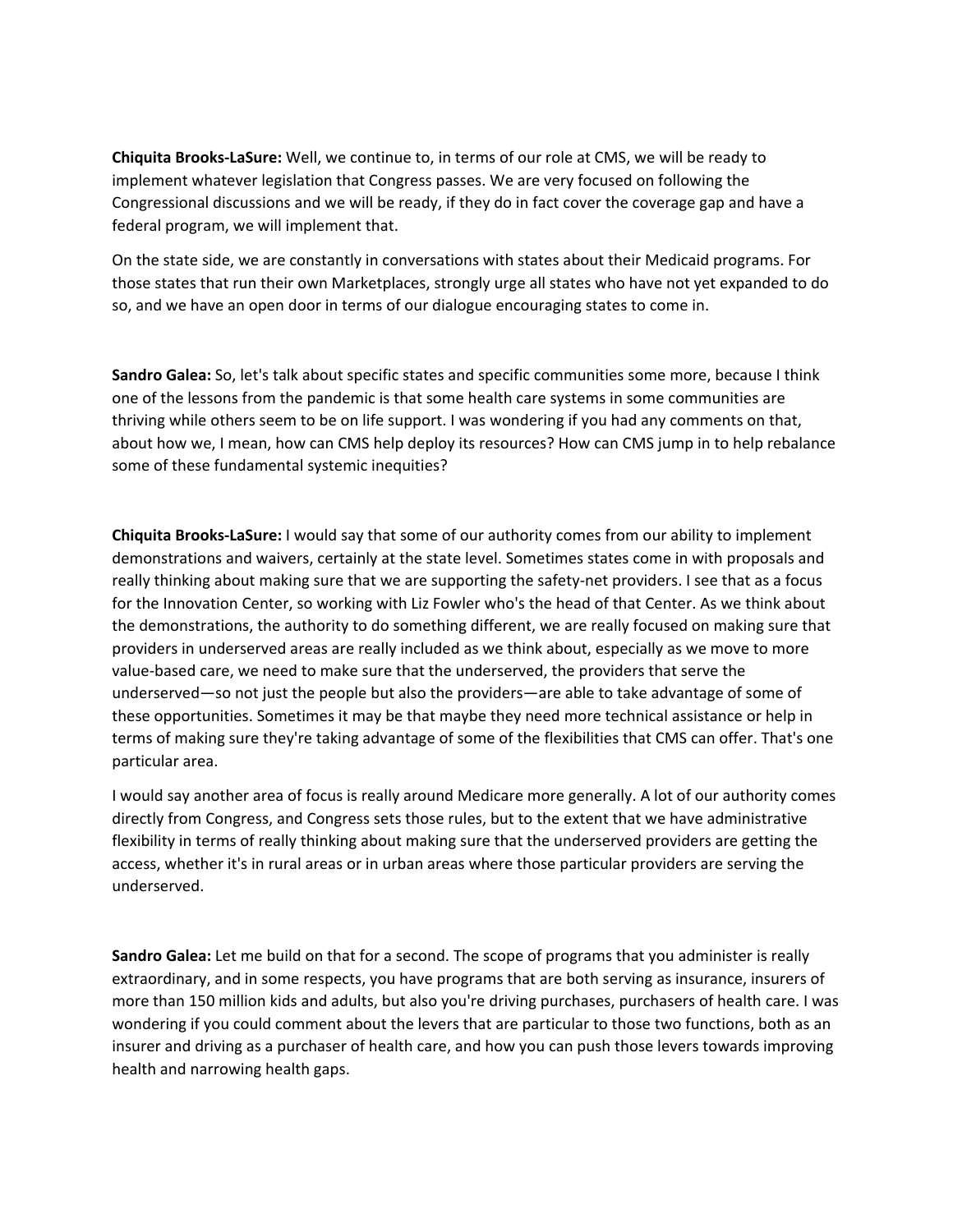### **Chiquita Brooks‐LaSure:** Such an important question.

I would say we have multiple levers. One, many of the people that are served under programs operating that CMS oversees are in health plans. Whether it's Medicare Advantage, whether it's in Medicaid Managed Care, whether it's in Marketplace coverage, health plans are a huge partner in terms of the lives that are covered. One piece of that is certainly measuring what we care about. So, our quality measures—measuring the things that that we value as a society.

That is, again, one place where we are very focused on making sure we're collecting data so we can inform whether we start to pay differently, whether we see disparities that need to be addressed, whether it's through our different reporting mechanisms or whether it's through our efforts to pay for performance and things along those lines.

And the same on the fee‐for‐service side. I would say in Medicare in this sense of making sure, and one of our big focuses is on the quality of our reporting, whether it's around vaccinations with COVID‐19, whether it's on maternal mortality and maternal health, whether it's on behavioral health—really making sure that we are collecting data and measuring whether there need to be adjustments. And there, we're much more directly measuring with providers what's happening to the populations that are being served.

**Sandro Galea:** Let's talk for a second about the social determinants of health, broadly speaking, that bucket of social terms of health. It's a term that I don't love, but nonetheless it's, we already know what we mean.

A lot of the health equity conversation is around social determinants of health, is around the education and housing and all that. Can you comment a little bit about how CMS is intersecting with a social determinants of health agenda and where you see that going in the coming years?

**Chiquita Brooks‐LaSure:** Yes, I would say that there's so much more. There's always been. There's been some discussion about the need to integrate the bigger picture of what is happening with people on the ground when thinking about how to address health care. Part of that, I would say, really comes from us working really closely with our partners, certainly the other agencies at CMS, sorry, at HHS, as well as in the rest of the Administration.

One piece of that is, I would say, really making sure that these various programs are complimentary, and I'll give you an example in just a second. Then more broadly, there is some flexibility within the various programs for there to be some, within some level for Medicaid and for the Medicare program, particularly through Medicare Advantage, to cover some of these, what are these additional social determinants of health–type activities and costs. To draw out a specific example around maternal health, there is flexibility certainly within. This is an area of particular focus for me, for the agency, and for the government as a whole, to really address those issues. The Medicaid program pays for a number of births, in some states 50% of the births are covered by the Medicaid program, and so a huge payer in terms of trying to address those issues. Well, there are also other programs that contribute, like states get grants for maternal health, and can we the government, can we at the federal level, can we at the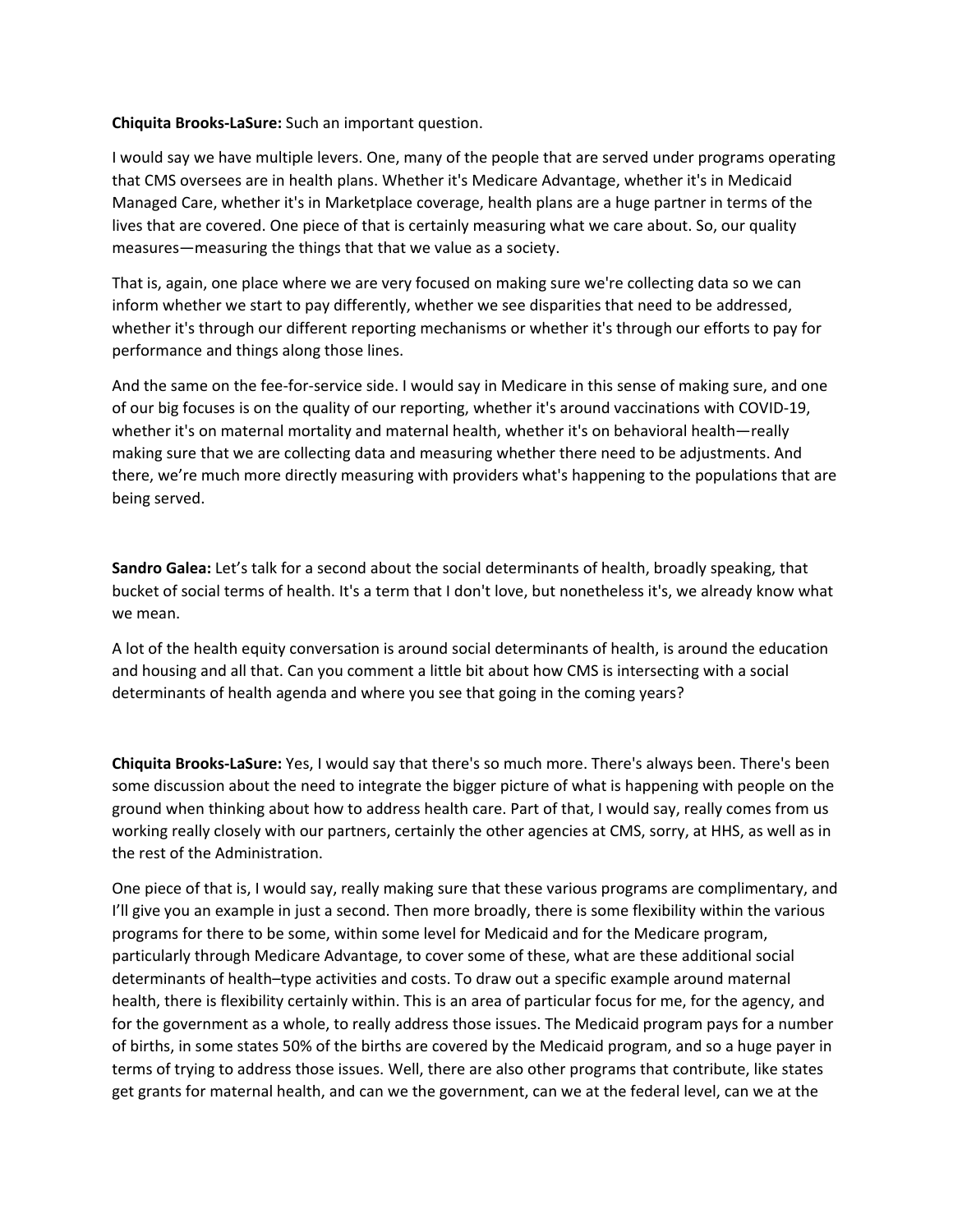state level do more integration of those types of programs to make sure that they are complimentary? For example, doulas and other types of care really made a huge difference in maternal health outcomes and outcomes for children. Can they be better coordinated as those programs are being operated?

**Sandro Galea:** Thank you. Just to add layers of complexity then, let's move now to public health.

Obviously, the moment has taught us many things, but one of the things it has taught is the need to make sure that the public health system and the health delivery system, to call it that, are integrated. Can you just talk a bit about where you see CMS head in that regard, and what do you think is feasibly done to better integrate health care delivery, health care financing, and public health and public health function?

**Chiquita Brooks‐LaSure:** This is such an important issue. I think, again, over the last year or so we've had just a different understanding of the impact of these gaps in our health care. One of the things we've all made as a priority in the Administration is thinking about how to better integrate, and some of it is around topic like maternal health, like behavioral health. It's also really trying to end, certainly I should say and around COVID, so making sure that our efforts in the Administration on the CDC and the FDA side are, of course, integrated with what's happening at HRSA, and SAMHSA, and CMS.

I would say part of that also was about learning to speak the same language. We've brought on, in our own team, more expertise in the public health world to really help us at CMS to look for ways that we can better link the financing world, as I often call it, with the public health world.

**Sandro Galea:** Can we, we have only a few minutes left, so I want to ask aspirational for a second.

Can you talk about what will it take for us to head in the right direction on health equity? Meaning, what will it take for us to minimize health gaps as much as possible as a country? Are we, can we get there?

**Chiquita Brooks‐LaSure:** Well, I think that we, the only choice is to work towards our goal, and we will need to do that. When we say, how do we get to health equity, there are so many issues that are bigger than the role that we have, I have at CMS.

But we have some pretty powerful levers. We as a health care industry have really powerful levers together if we're moving in the same direction. We didn't even define health equity and it's one of these things where there is a lot of talk about what we need to do in health equity, but do we have a shared perspective on what that means? I think part of it is really getting the health care world to really have a shared vision of where we need to be.

Where I would start was saying that we need to have people in health care coverage. It is not, it is a necessary but not sufficient part of health equity. It's really difficult to talk about truly addressing the differences in care and treatment without really making sure that we have people covered. We have, as you know, a significant gap there, which hopefully will be closed; I call it the unfinished work of the ACA,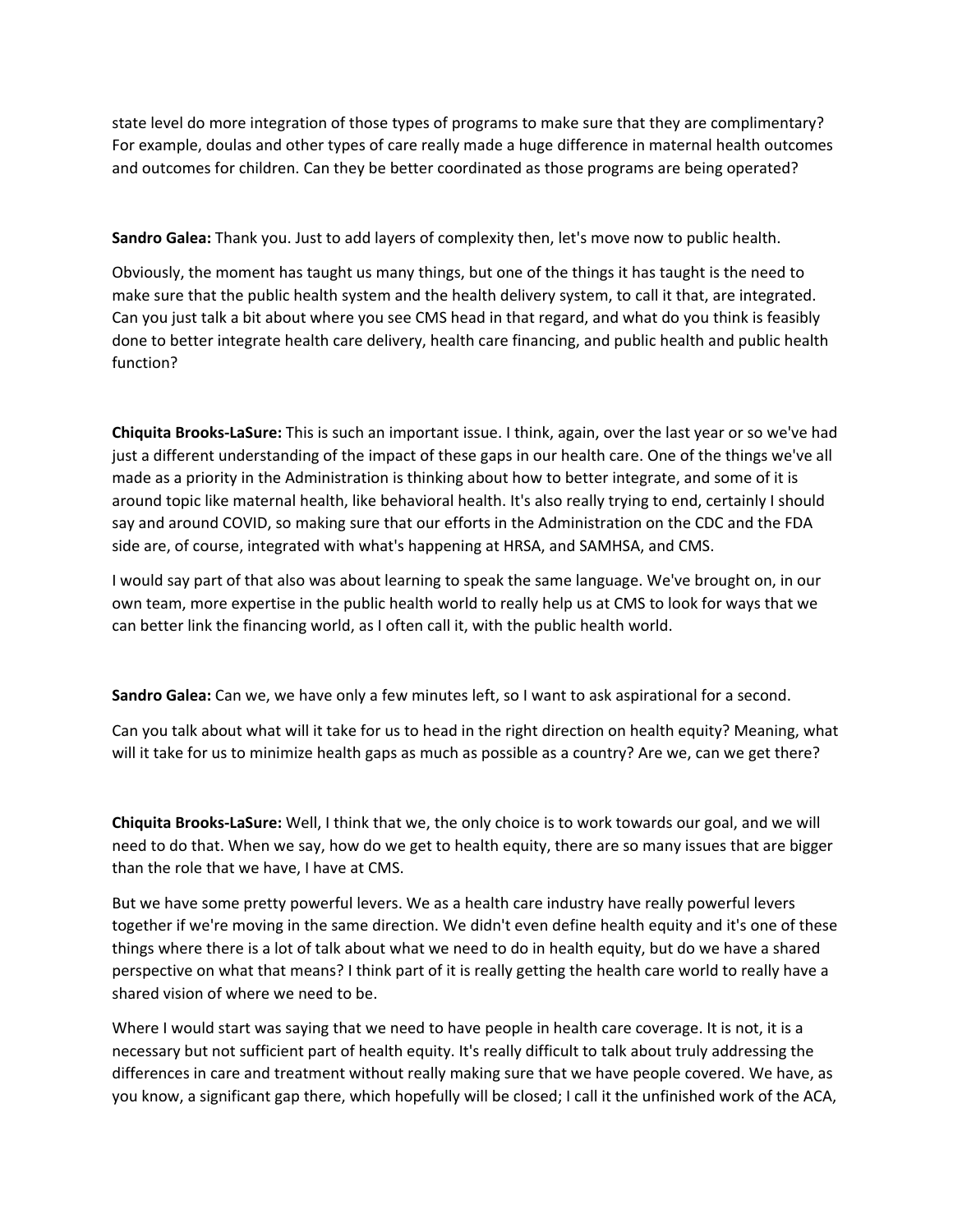the Affordable Care Act. That, to me, is just a baseline part of what we have to do to get to health equity.

Again, that's not enough, so why is a Black woman, in studies, five times more likely to have a bad maternal outcome than a White woman without a high school degree? That's not about coverage; that's not about income, even. That is something different. That is what we need to address for us to truly address health equity.

That is going to take really taking a hard look at what kinds of interventions are happening. Why are the ones that we know to be effective, why are they not happening for certain populations? Are we addressing these underlying conditions?

So, it's an ambitious agenda, but one that I think that we all must commit ourselves to.

**Sandro Galea:** The last question then.

What would you like a forward-looking CMS to be like? What would you like to leave when you when you've made the mark that you want to make on CMS?

**Chiquita Brooks‐LaSure:** I would like to leave CMS with the coverage gap filled, with us at record enrollment in all of the programs, and that CMS will be, would be a place where the 3 M's, as I like to say, are integrated; where there is a common vision and even if it looks different in the various programs, that we are moving in a direction across all of them to promote care for people in a way that addresses health equity.

**Sandro Galea:** It seems like a worthwhile vision, indeed. Thank you, Administrator Brooks‐LaSure. Thank you for talking and thank you for everything you're doing.

**Chiquita Brooks‐LaSure:** Thank you. Have a good rest of your day.

**Sandro Galea:** You, too.

[End taped interview]

**Georges C. Benjamin:** Hi everyone. Let me bring to our phase for, a kind of a summary discussion.

Our Vice Chair, Dr Neil Powe who is at the University of California, San Francisco.

Dr Powe.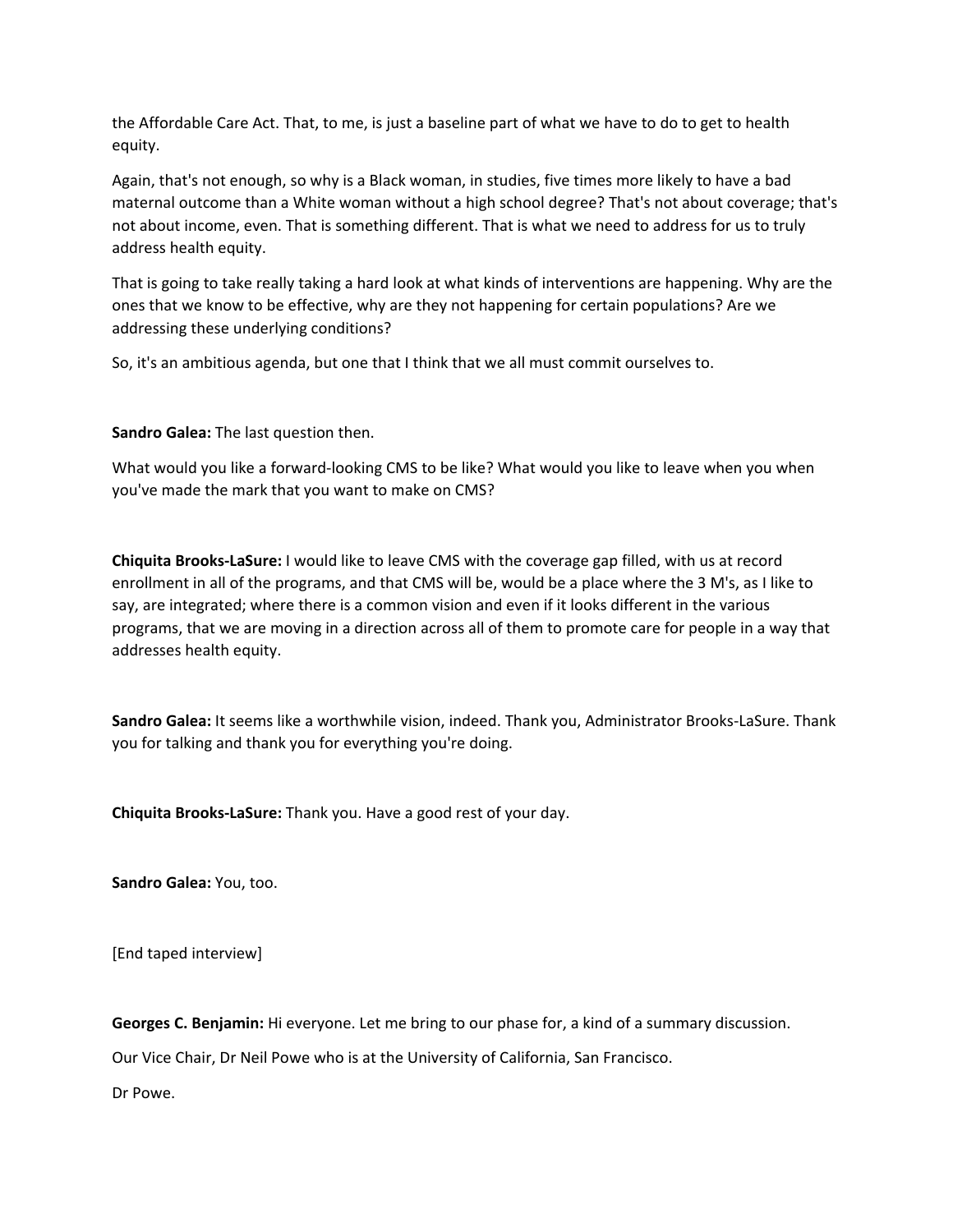**Neil R. Powe:** Thank you, Dr Benjamin. This was a wonderful session. I want to thank our moderators and panelists for their wonderful insights. I'll just summarize a few of the themes that we heard and then perhaps our panelists will answer some additional questions that people put in the chat.

We started out hearing from Elisabeth about the failures and the successes of not only our health care system, but our public health system and what the lessons we might learn from that might be.

Then we you heard from Leo about the atrocious health care disparities that were observed in Louisiana, how the COVID epidemic disproportionately affected African Americans, and how the social determinants of health were really important. He pointed to the, how, though, this has accelerated the efforts to address health inequities in a number of ways in the Ochsner system.

And then we heard from David Asch. David really hammered home the importance of the social determinants of health and that, why is, why are we telling the same old story that we have been talking about for years, and urging us to think about the communities, and the way that our communities are structured, and how that affects the health care system.

We heard from Edmondo about the huge digital divide that not only is the devices but also broadband access, digital literacy, and how we might address or use tools, particularly artificial intelligence, to address them.

And then Madeline told us about the impact of COVID on youth, our children in the community and how CHOP reached out into communities to address things like nutrition, behavioral health, and knowledge support, as she called it.

Then we heard from Mandy about the data vacuum and how that was such a critical piece in North Carolina. How leadership really needs to step in to have agreement about where to put resources and working with the community to deploy those resources.

We heard from Umair about equity in innovation. Part of that is how our community trusts health care and public health professionals. How working in partnership with industry, that great things were achieved in Washington State.

And then, this last interview that Sandro did with Administrator LaSure really addressed very important ways to look forward and try to get hands around health equity. It was wonderful to hear Administrator LaSure say that health equity is one of the six pillars and that they think about it whenever they are thinking about any new or reform of any existing policies. We heard, I think, at the end her recognition of the linkages between public health and health care financing and how that has to be integrated. While CMS can't do it all alone, they're very cognizant of the levers they can put in place to catalyze reform.

So that was a brief summary of our wonderful session. What I think I will do is, I asked some questions that came up in the chat, and maybe address them to groups of people.

We had a question about the conundrum regarding setting standards, say at the state level, and then pulling along the local county systems. How does one deal with that vision in states where public health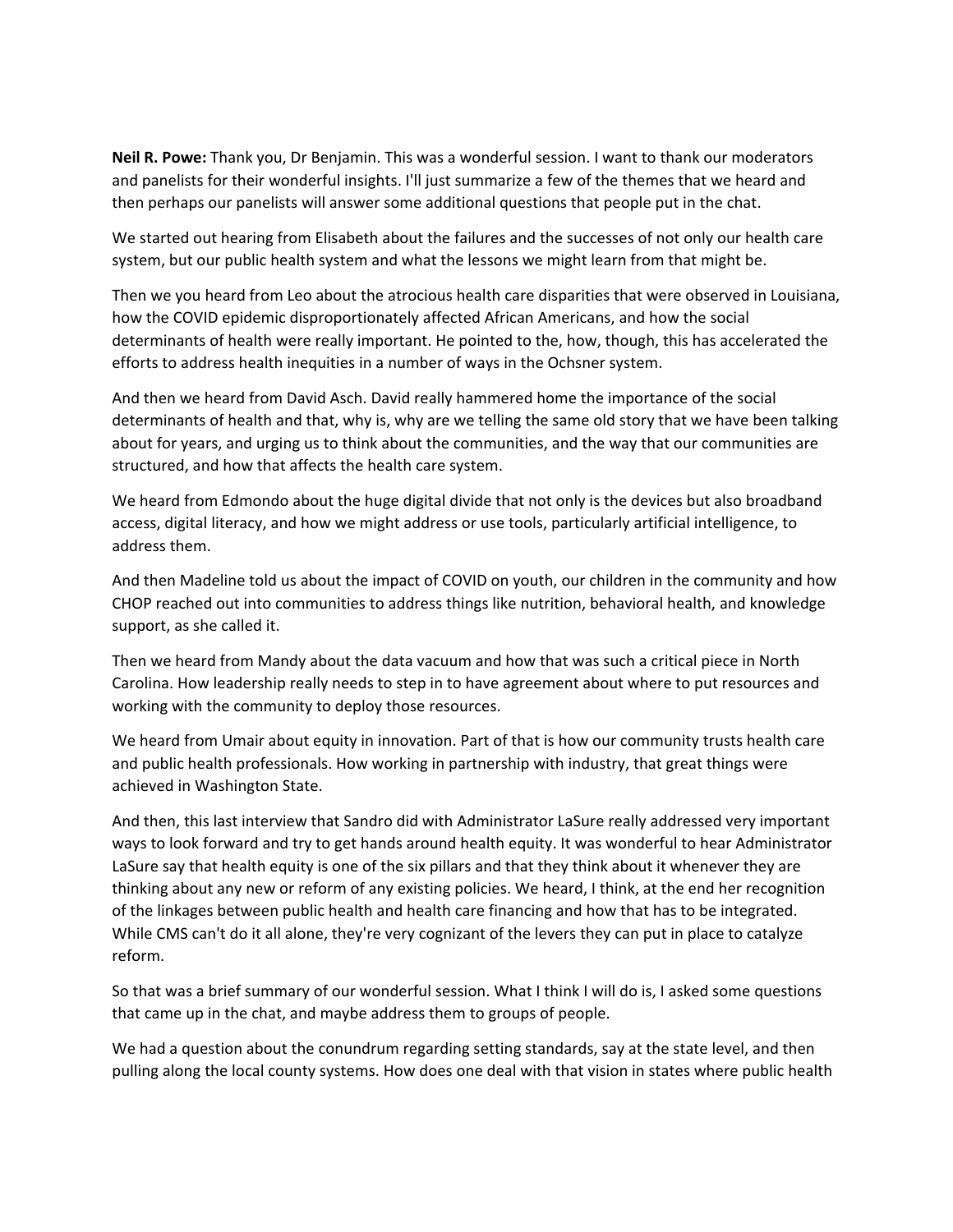perspectives are made secondary to state‐level politics? Maybe our health officials could opine about that question.

### Anyone?

**Umair A. Shah:** This is a Umair of Washington. Thank you for that, and I'll just maybe make a couple of quick comments and say that, you know, this is where public health is inherently political. I think the challenge that we've had is this real, you know, while we as, let's say practitioners, health care providers, scientists, however you want to label, we oftentimes feel that that should ride the day, that should rule the day. We have found during this pandemic that has been far from that. It has really been about all those other skills that oftentimes we don't learn in our training, that we're not as comfortable with engaging in. That sometimes social media is a very unfortunate place to be, but also a necessary place to be. I think it's really an opportunity for us to be thinking about what do we need to even be teaching us skills for the next generation of leaders that are coming through the system?

I certainly know in medical school and residency, and even during my MPH, and I thought they were all great training grounds, that I didn't learn those skills. Yet, those are the actual skills that really come into play in the midst of a pandemic when, or beyond, when people—and I say pandemic and beyond, because let's look at climate change. It's a very similar concept. There are people that believe and don't believe and there's that whole—so this is not going to stop when COVID‐19 ends; this is going to continue. We just have to be markedly more nimble and resourceful but also adept at not just our own skills but also how do we teach those skills to the next generation from an educational standpoint. I just think that that is another key. I know you were asking from a different perspective, but I just thought I should really encapsulate that, because leadership is not just something that you come up with in the middle of a crisis. You have to really help hone it and develop it over time as well.

## **Neil R. Powe:** Well, thank you for that.

Let me move to another question that came in the chat that I don't think people addressed today, and that's the posttraumatic stress for paid caregivers. That stress among providers is a downstream effect of the crisis‐based decision‐making. Without strong leadership, endorsement, and guidance many of the folks watching today that implement support systems and guidance that could heal and change this going forward. Would any of our health care executives or others chime in on this issue of posttraumatic stress among providers, which I think is affecting employment and availability of providers.

**Rebekah Gee:** Neil, Brendan brought this issue up. I just wanted to say our fellows, residents, students, and nurses are traumatized. They had to hold up an iPhone with a family while, to the family, watched that family member die, and they were the only one in the room; and that was unprecedented. To not have the resources; to have to put your mask in a paper bag as my staff had to do, wondering if that actually worked to save your life. To have to go home to family members, wondering if you'd give them COVID.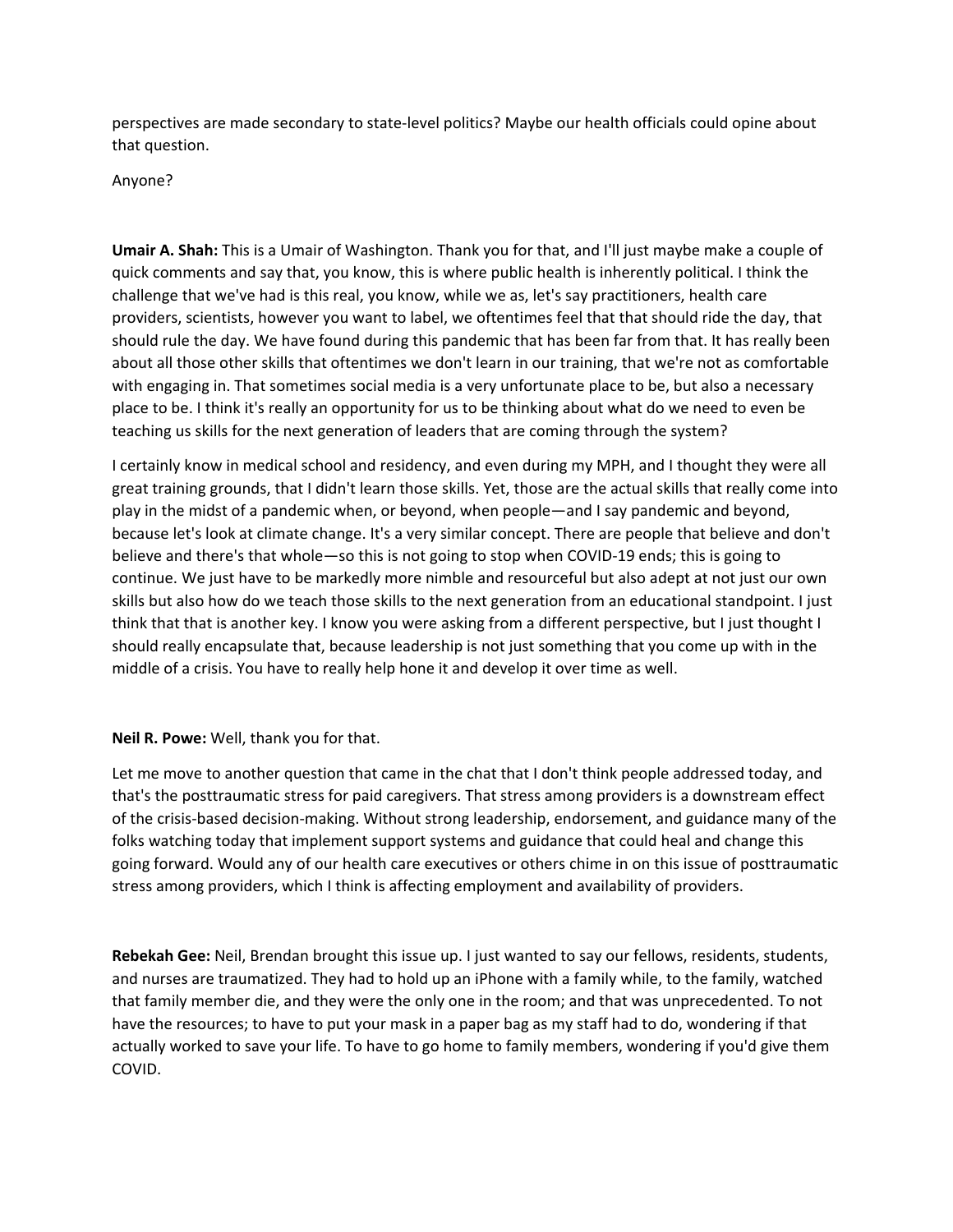I really think we need to fundamentally re‐engineer how we create resiliency, and that starts with self‐ care. What are we doing in medical schools, and nursing schools, allied health schools to teach people how to care for themselves? What are we doing after action reviews?

I wrote with Diane Meyer about this. When you have something horrible happen in safety in a community, a mass shooting, we help people; bring them together and say, how do we help you? We don't do that with health care workers. We assume, you're a tough guy or gal and you'll manage it on your own, but I really think this needs to change.

## **Neil R. Powe:** Thank you.

So, we have another point, actually, Rebekah, that you brought up, is that COVID should be the 9/11 public health equivalent, and the near‐immediate transformation that happened to counter terrorism post 9/11 has not happened with the same force in public health post COVID.

There's needed structural changes, and the availability and content of data as mentioned by many of the panelists. The NAM's, National Academy's Culture of Health program is trying to address those structural issues. I guess the question is, how can we best share practices more readily so we can catalyze change more effectively?

**Lee Fleisher:** Neil, can I make a comment? This is Lee Fleisher, Chief Medical Officer at CMS.

We actually did start to analyze what systems did really well and what systems did poorly in the pandemic. Those that were connected better, particularly the small systems to the larger systems, had a very profound difference in those outcomes. I think as we look at the system, and we're trying to work closely with the CDC on this, how do we reconnect the system?

Several people brought up the difference in resources. How do we make sure the resource‐intensive places are able to help the resource–less intensive places post pandemic? We're thinking about this at least at a federal level, and I look forward to hearing how others think about it. Thank you.

**Rebekah Gee:** Neil, and Lee, thanks. Elisabeth brought up a beautiful point, a corollary earlier, which is you don't tell a cruise ship, well why don't you get safety boats just because you'll make a decision if you want to do that or upgrade your dining room. No, you have to have safety boats. Similarly, we should have a national informatics system now that when the next virus comes, we're able to identify it, have action teams that cross pollinate across the country, when there are best practices they need to be shared—those things have not happened. There are people, like Charity Dean, who started the Public Health Company hoping the private sector will do it. But I really think we, as members of the National Academy, need to get together to say, look, how do we change this going forward? What is the immediate solution? Because it's unacceptable that Mandy Cohen still doesn't have her data. That's the truth. That was the truth when I was Health Secretary; years later, post COVID, it's even more unacceptable now.